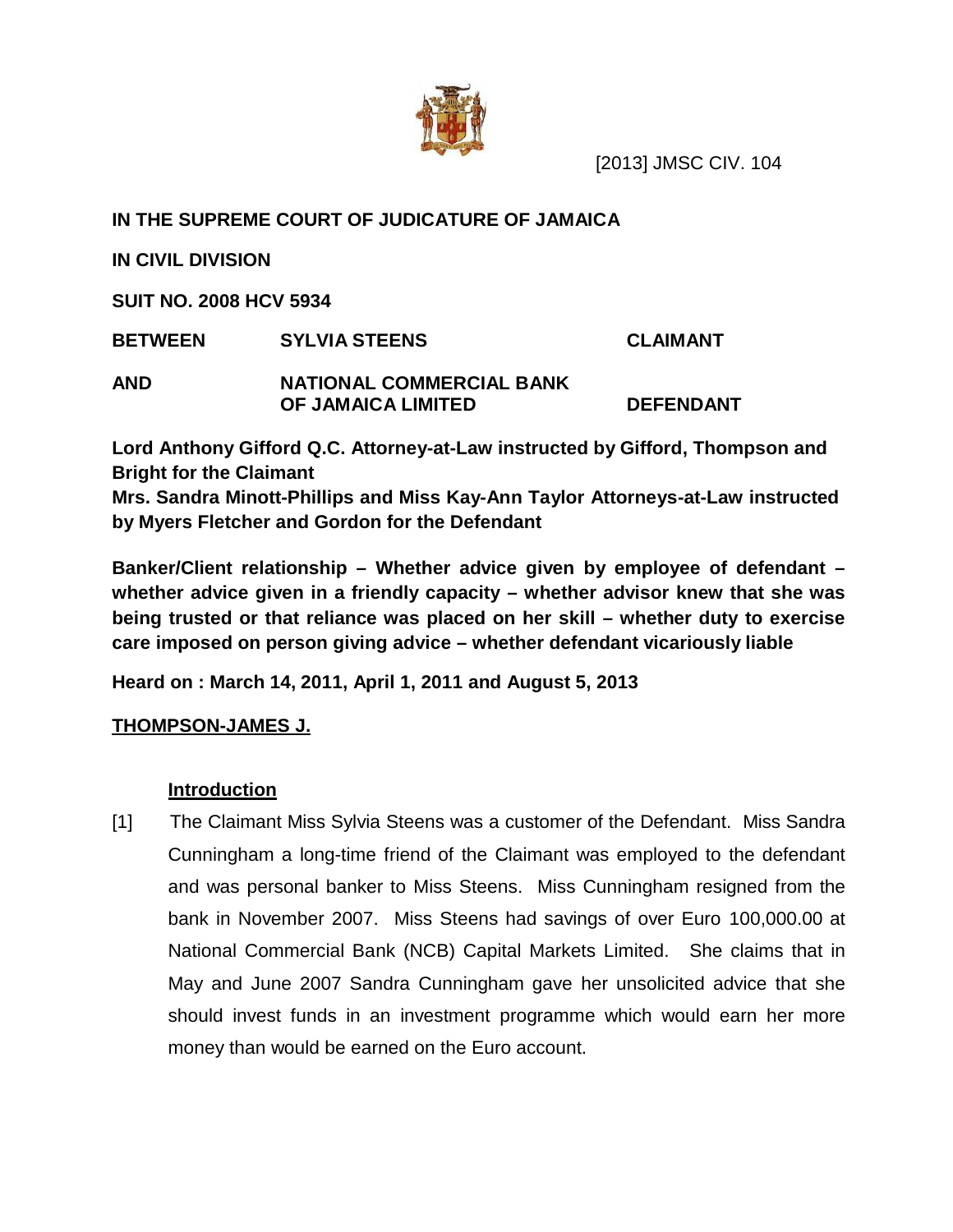- [2] In reliance on this advice the Claimant signed certain documents presented to her by Miss Cunningham and endorsed a cheque payable by the defendant NCB to her and gave this cheque to Miss Cunningham. Miss Cunningham, she claims, used part of the proceeds of the cheque to invest in Higgins Warner, an unregistered investment scheme. Miss Steens claimed that she suffered loss of \$2,004,475.28 plus interest.
- [3] The Defendant contends that any advice that Miss Cunningham may have given was not given in her capacity as an employee of NCB. In any event the advice could not have been relied on by Miss Sylvia Steens to place deposits with Higgins Warner because the first of the deposit was placed with Higgins Warner long before the proceeds of the loan was secured.
- [4] If the first deposit was placed before the advice given, the second could not have been as a result of the advice given. The express purpose of the loan was to purchase real estate and for personal expenses. This does not encompass depositing money in an unregistered scheme. Miss Steens did accept the proceeds of the loan and therefore must be obliged to repay it on the terms set out in the commitment letter.

# **The Claim**

- [5] The Claimant Sylvia Steins claims against the Defendant National Commercial Bank Jamaica Limited, a company duly registered under the laws of Jamaica with registered office at the Atrium, Kingston in the parish of St. Andrew. She Claims:
	- (1) Damages in the sum of \$2,004,475.28
	- (2) Interest on the said damages from October  $1<sup>st</sup>$  2008 at such rate as the Court may think fit.

### **The Defence**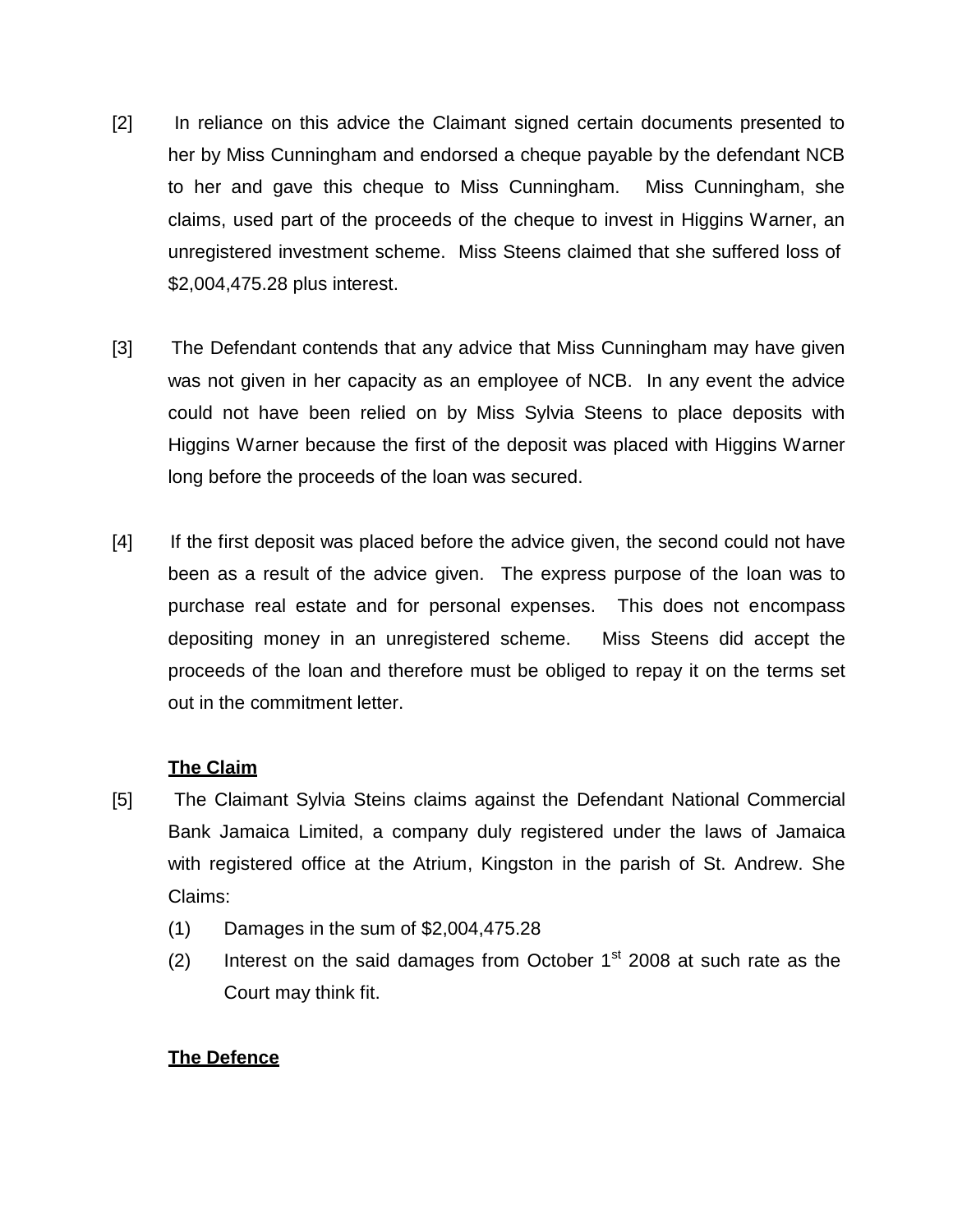- [6] Among other things the Defendant avers that Sandra Cunningham, to the knowledge of the Claimant, was only authorized by the Defendant to convey information about the Defendant's services and to act on the Defendant's behalf in relation to the Defendant's banking transaction with the Claimant.
- [7] The Defendant denies that Sandra Cunningham gave the Claimant investment advice in her capacity as a servant of the Defendant as alleged in the Particulars of Claim as she had no authority to give such advice in that capacity, a fact that was known to the Claimant.
- [8] If the Claimant has suffered any loss or damage as alleged in the Particulars of Claim, which is neither admitted nor denied, such loss is not attributable to any act or omission of the Defendant and the Defendant denies that it is liable.
- [9] To the extent that the Claimant sought, in making her investment, to carry out an illegal transaction, the Defendant says the Claimant cannot recover from the Defendant for the losses suffered by reason of the illegality.

### **The Claimant's Account**

- [10] Miss Sylvia Steens testifies that when she was about 14 years old she lived in the parish of St. Thomas for about 2 years. During that time she met Sandra Cunningham. Their friendship continued. Miss Cunningham later became an employee of National Commercial Bank (NCB) in Morant Bay. She had banked with NCB from she was in school.
- [11] Between 1994 to 2004 she lived in Germany. During that time Miss Cunningham was assigned as her personal banker. They would see each other from time to time. When Miss Steens visited Jamaica she would make lodgments to her account. The account was a Euro account. She also had a US dollar account, several Jamaican dollar accounts as well as a Capital Market account.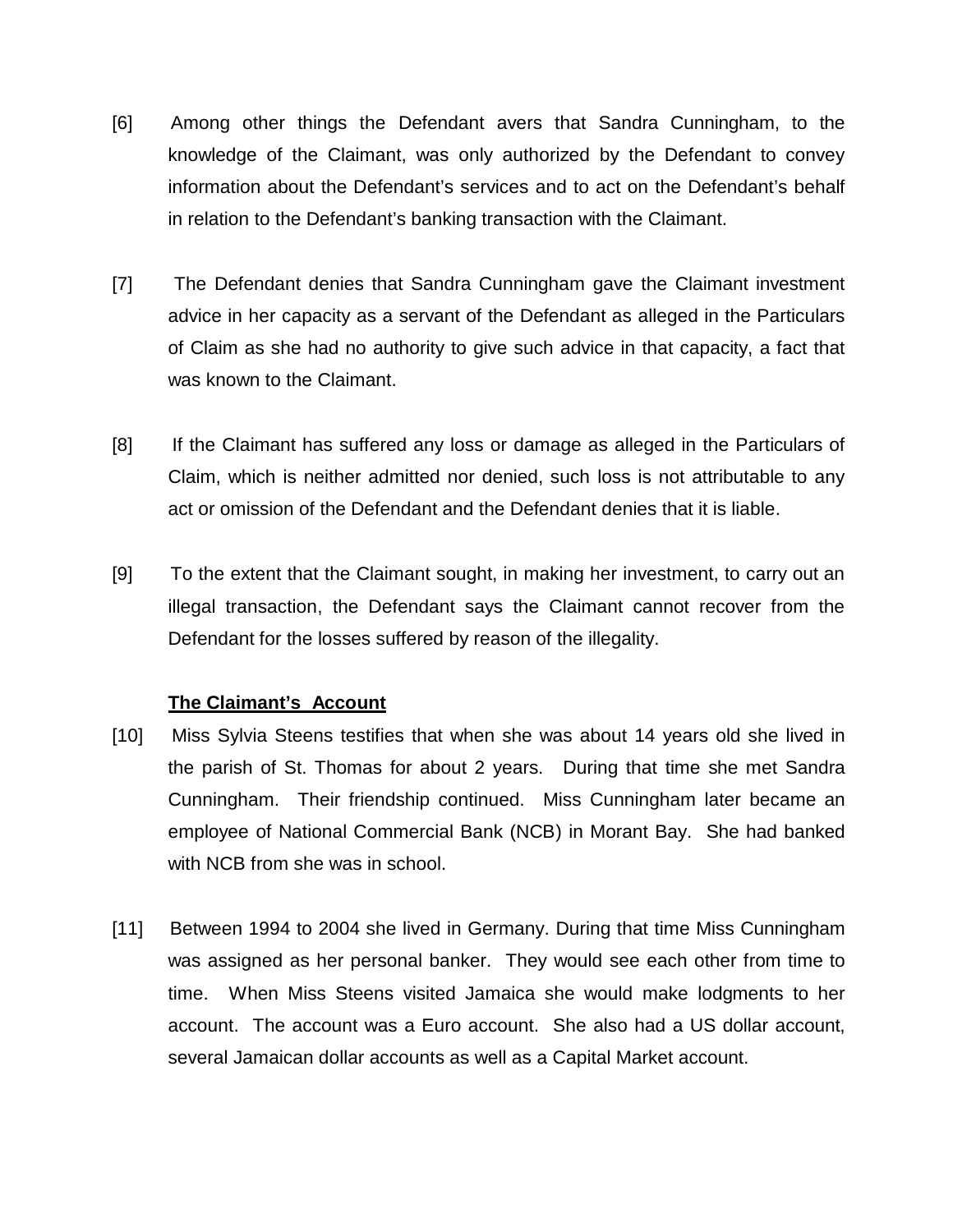- [12] When she returned to live in Jamaica in 2004 she had Euro 130,000.00 in the account. She maintained her accounts with NCB Morant Bay despite residing in Portland and the Defendant continued to be her personal banker and friend. In May 2004 she saw Miss Cunningham at NCB Morant Bay where she had gone to pay some bills. Miss Cunningham told her about an investment scheme and told her that she could make more money with this programme than with the Euro Account. She told her that the investment was sure and that she has nothing to be afraid of because she would not lose her money. She agreed to accept the advise as Miss Cunningham was her personal banker and she trusted her.
- [13] Miss Cunningham told her that she would arrange for her to take a loan from the bank for Six Million Dollars (\$6m) and the funds in the Euro account would be used as collateral. The funds from the loan would be used to invest in the investment programme in the witness' name.
- [14] Miss Cunningham gave her a number of documents to sign and she signed them. She received no copies of the documents. She has since seen the following documents which bear her signature:-
	- (a) an authority to hypothecate the sum of Euro 100,000.00 in her Euro account dated  $20<sup>th</sup>$  June, 2007.
	- (b) a letter dated  $25<sup>th</sup>$  June, 2007 advising the approval for her application for a loan of \$6m;
	- (c) a deed of Indemnity dated  $26<sup>th</sup>$  June, 2007 addressed to NCB Capital Markets Limited;
	- (d) a document headed "World Football Idol" dated  $27<sup>th</sup>$  June, 2007 referring to an investment of US\$40,000.00;
	- (e) a cheque in the amount of \$6M from NCB to herself which she endorsed and handed to Sandra Cunningham.

She did not need any funds to cover personal expenses and she did not see this at the time. Nor did she intend to purchase any land.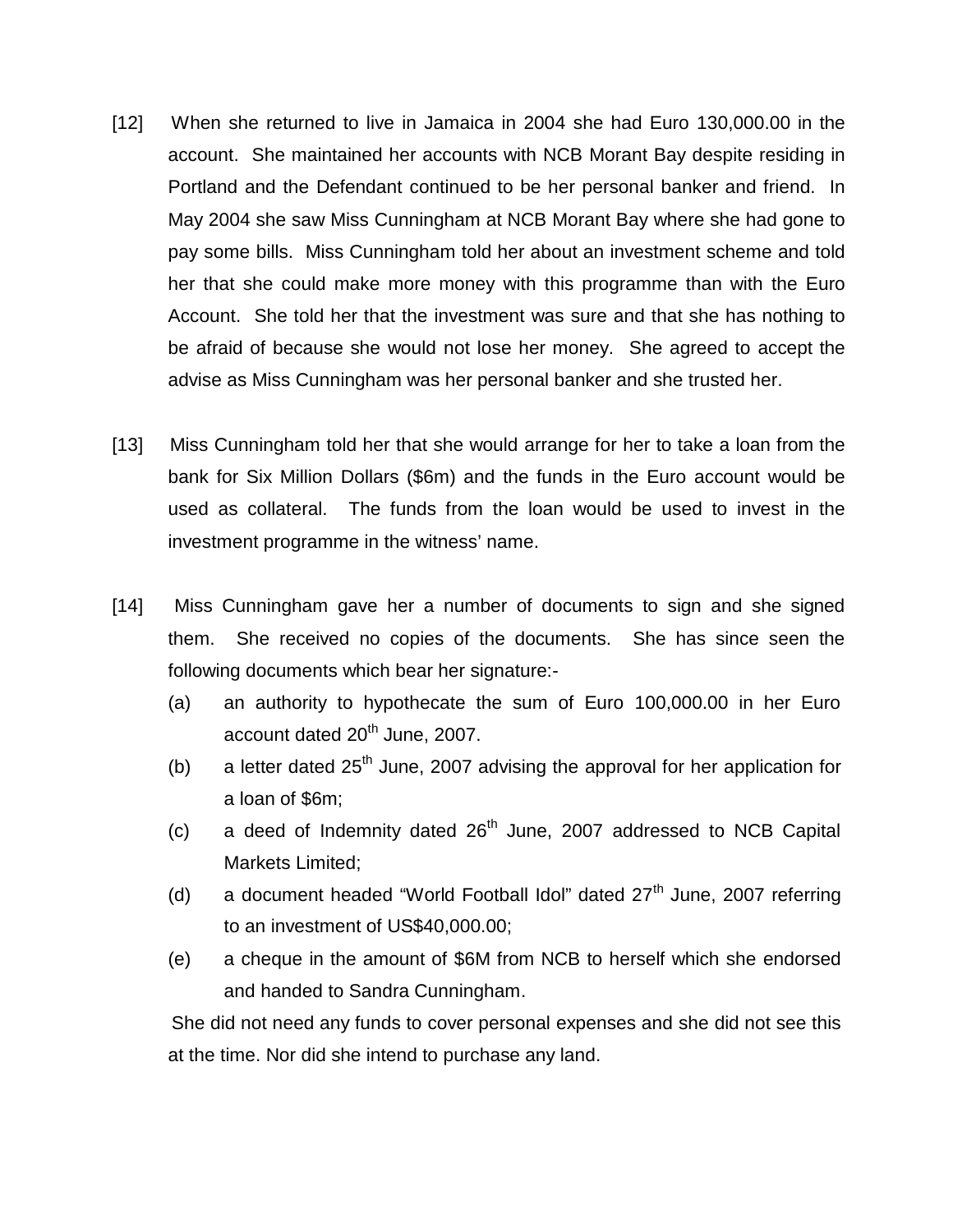- [15] Sometime after this she received a call from Miss Cunningham indicating that she is no longer working at the bank and that she is accused of fraud.
- [16] In March 2007 she went to NCB Morant Bay and spoke with the Manager there who gave her the telephone number of Mr. Parchment, an Investigator for NCB, who told her about fraud at the bank as well as about Higgens Warner. She later learnt that Higgins Warner had closed down and left Jamaica. Further she received a letter from NCB indicating that she owed the bank \$6M Dollars which she had to pay back and that Miss Cunningham had acted outside the scope of her authority.
- [17] Subsequently she visited Miss Cunningham, earlier efforts to contact her by telephone had proved futile and got documents related to "World Football Idol" Miss Cunningham told her she had borrowed money from her. She gave Miss Cunningham no permission to borrow any part of her money. April, 29, 2008 following on a text from Miss Cunningham she went to NCB Bank Morant Bay and found out that Miss Cunningham had made payments that she was unaware of to the bank in the sum of \$544,000.00 Jamaican. Later still she received further communication that there was a cheque for her at the bank in the sum of \$2,650,000.00 Jamaican. She gave instructions for this to be placed in an account opened in her name.
- [18] In relation to the Defence, that to her knowledge Sandra Cunningham was only authorized to convey information about the Bank services and to act in relation to banking transactions, she testifies that she was never given any such information. Rather she trusted Miss Cunningham as her personal banker to give her advice about everything.
- [19] In **cross-examination** she testifies that in relation to the document and what appears to be US\$4,000.00 and what appears to be US\$40,000.00 this constitutes part of her claim that she was an ordinary customer of NCB as well as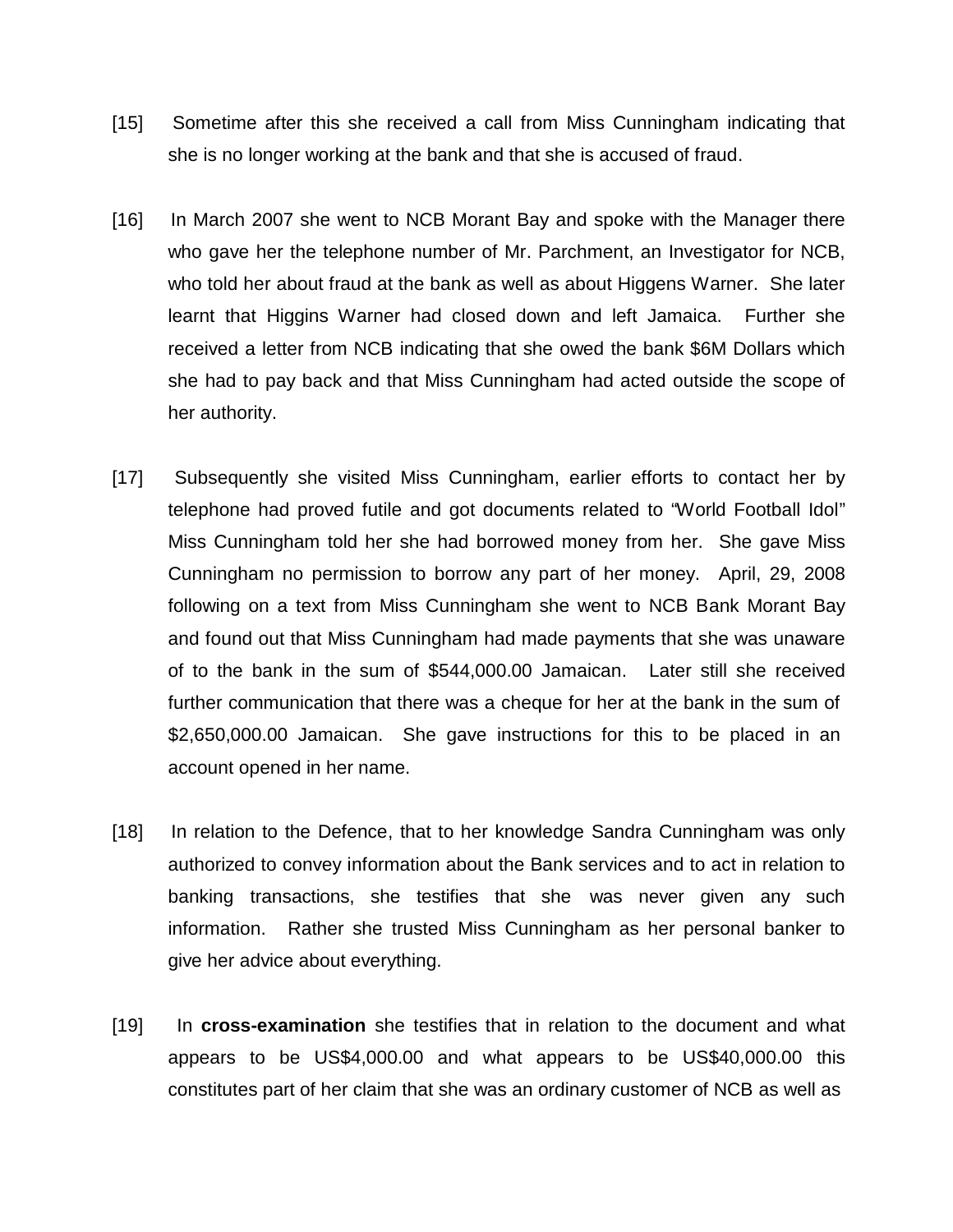a customer of NCB Capital Market where she has two (2) investment businesses. She did not know about Higgins Warner (see exhibit 2A and 2B) and at all times she knew that NCB was in the business of banking only.

- [20] In order to pledge her Euro Investment with NCB Capital Market as security for the loan she got from NCB, she instructed NCB Capital Market to give relevant information in relation to her Euro Investment to the NCB. In relation to her NCB Capital Market Asset Portfolio (Exhibit 1) she indicates that there are two investments, one in US Dollars and the other in Euro Investment. This Euro Investment she has always had with NCB Capital Market. She did not understand the Capital Market to be a separate legal entity. She thought it was the same bank. She did not physically take this money from the bank to place in the Capital Market.
- [21] In relation to the Gleaner's "Public Notice Unregistered Investment" ("Exhibit 1") she testifies that she has seen notices like that many times. She has also heard comments on radio about investing in unregistered schemes but it was after this issue that she had with the bank that she knows that NCB is registered to do the banking business.
- [22] In relation to "World Football Idol" guaranteed contract (see "Exhibit 1") she testifies that she does not recognize the signature at the bottom of the document. However, she admits that she signed a similar document on June 22, 2007. In relation to this second document and this question put to her by Learned Counsel Mrs. Minott-Phillips – "Did you intend to invest \$40,000.00 and to collect 20% interest of US\$8,000.00 for each month for a period of six months?" Her response was that she signed and agreed to the document but she did not read it. She did not concern herself with whether or not Higgins Warner Group S.A. was registered to conduct Investment business but she knew NCB Investments was registered to carry on investment business.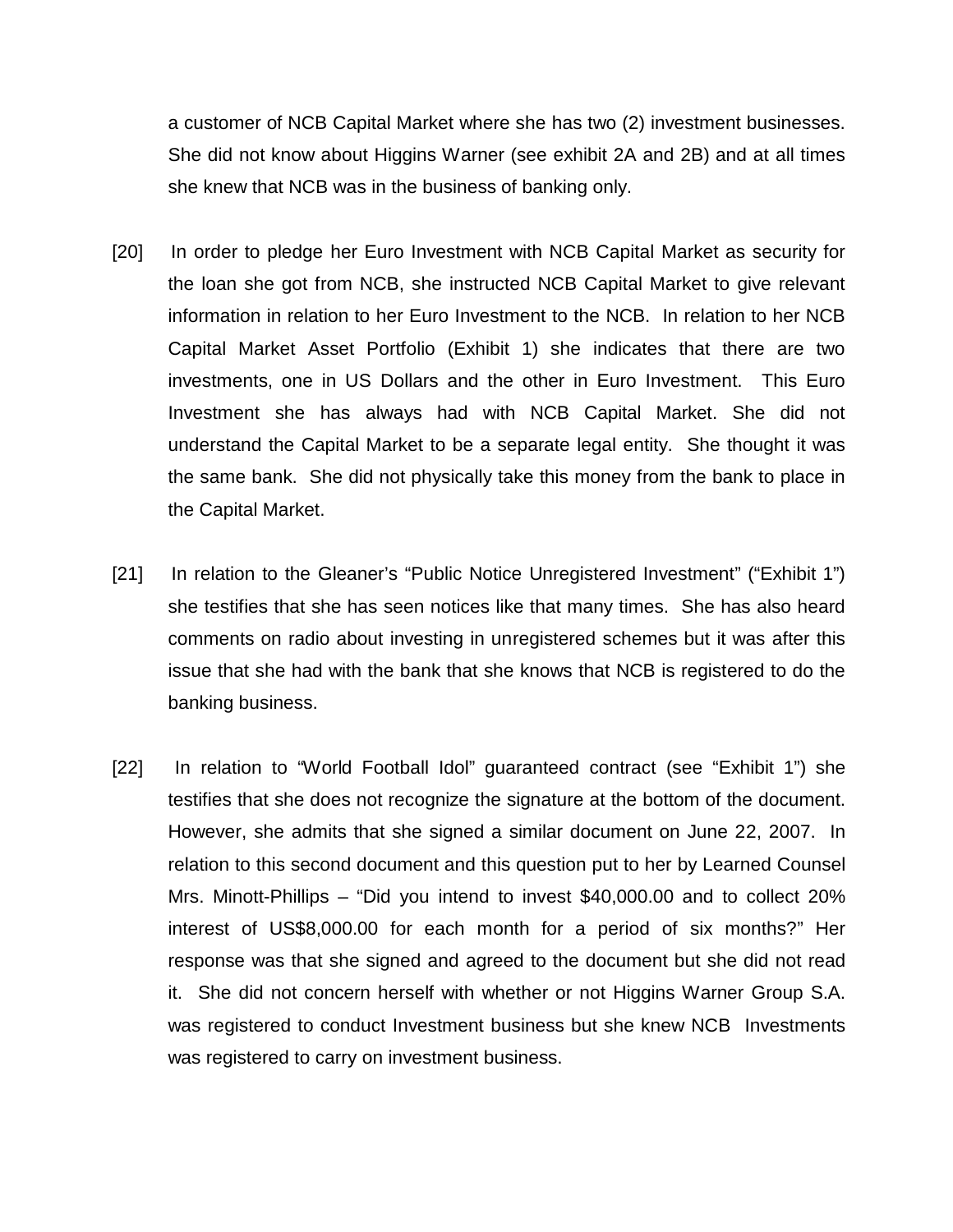- [23] In relation to her NCB Capital Investment dated January 20, 2009 (Exhibit 1-61) she admits that the amount that she would receive would be \$12,014,484.63 purchase cost being \$112,450.00, accrued interest being \$9,867.12. Her loss would be \$14,100.00 resulting in the sum of \$108,217.12. Along this line she states that you can make and sometimes you can lose money. She did not take her money and place it with Higgins Warner. At this point in time her investment was losing money. She was not unhappy with NCB. She understands Higgins Warner is now closed down.
- [24] Sandra Cunningham was her friend for fourteen (14) years. Their relationship started before she started working at NCB. They were close. They grew up together in the same community. She knew most of Miss Cunningham's family and friends. They maintained this relationship and interacted as close friends over the years. So close were they that she even allowed Miss Cunningham to live in her house rent free for a time whilst she still worked at NCB. It is fair to say that her relationship with Miss Cunningham had nothing to do with her working at NCB.
- [25] In relation to her US Savings Account at NCB she admits that an entry indicates that Higgins Warner is paying money into her account by way of salary. She is receiving a payment designated as salary into her account from Higgins Warner.
- [26] In relation to a document signed by Sandra Cunningham and herself, the sum of US\$40,000.00 deposited to Higgins Warner and Miss Cunningham promise that if the sum of US\$40,000.00 are not received before the end of may 2008, she will return the said sum and accrued interest before May 2008. Miss Steens admits that the signature below Miss Cunningham's is her signature. By this document she admits a loan of \$40,000.00 from herself to Miss Cunningham. She further agrees that a loan does not constitute misappropriation of funds.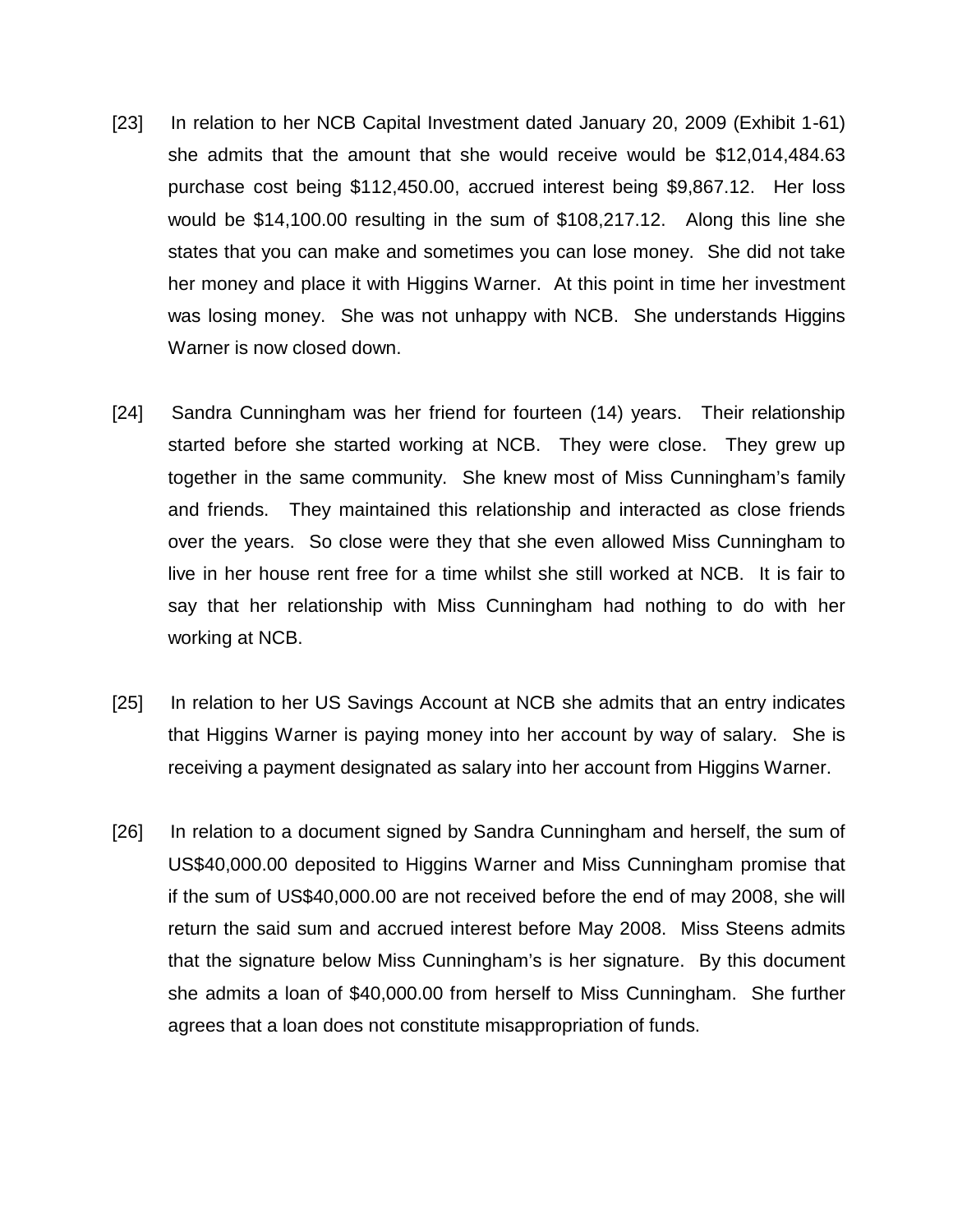- [27] In relation to a document dated April 29, 2008, its reference to a cheque numbered 021978 and the sum of \$2.650M, Miss Steens agrees that Miss Cunningham is suggesting that she is making all payment in relation to a loan from her to Miss Cunningham. Further the cheque represents a payment from Miss Cunningham. This has been deposited to her account. She admits instructing the bank to pay this money into her fixed deposit and it is correct that Miss Cunningham repaid this money to her.
- [28] She keeps the passbooks to her US and Jamaican dollar savings accounts. She did not get a statement from the bank. All her statements went to Miss Cunningham. She used to give Miss Cunningham the yellow slips so she could deposit the money into her account.
- [29] In relation to her US Dollar account number 646499976 and with reference to Higgins Warner repaying on this account before March 2007 that is before she spoke to Mr. Parchment, her testimony is that she did not know about Higgins Warner before she secured the loan proceeds of \$6M. On her JMD statement she has seen the date June 27, 2007. The proceeds of the \$6M was disbursed and she remembers the contract that she signed on May 22, 2007. It is after she got US\$36,000.00 that Higgins Warner closed down. She did not get anymore money from them. She has not sued them.
- [30] Although not mentioned in the pleadings she gave Miss Cunningham a Power of Attorney to deal with her account.
- [31] With reference to her loan application for \$6M Jamaican she agrees that her signature is on the document but maintains that she signed without reading and in answer to the suggestion that the reason why she borrowed \$6M is to purchase land and to cover personal expenses, her response was "I did it based on what she told me".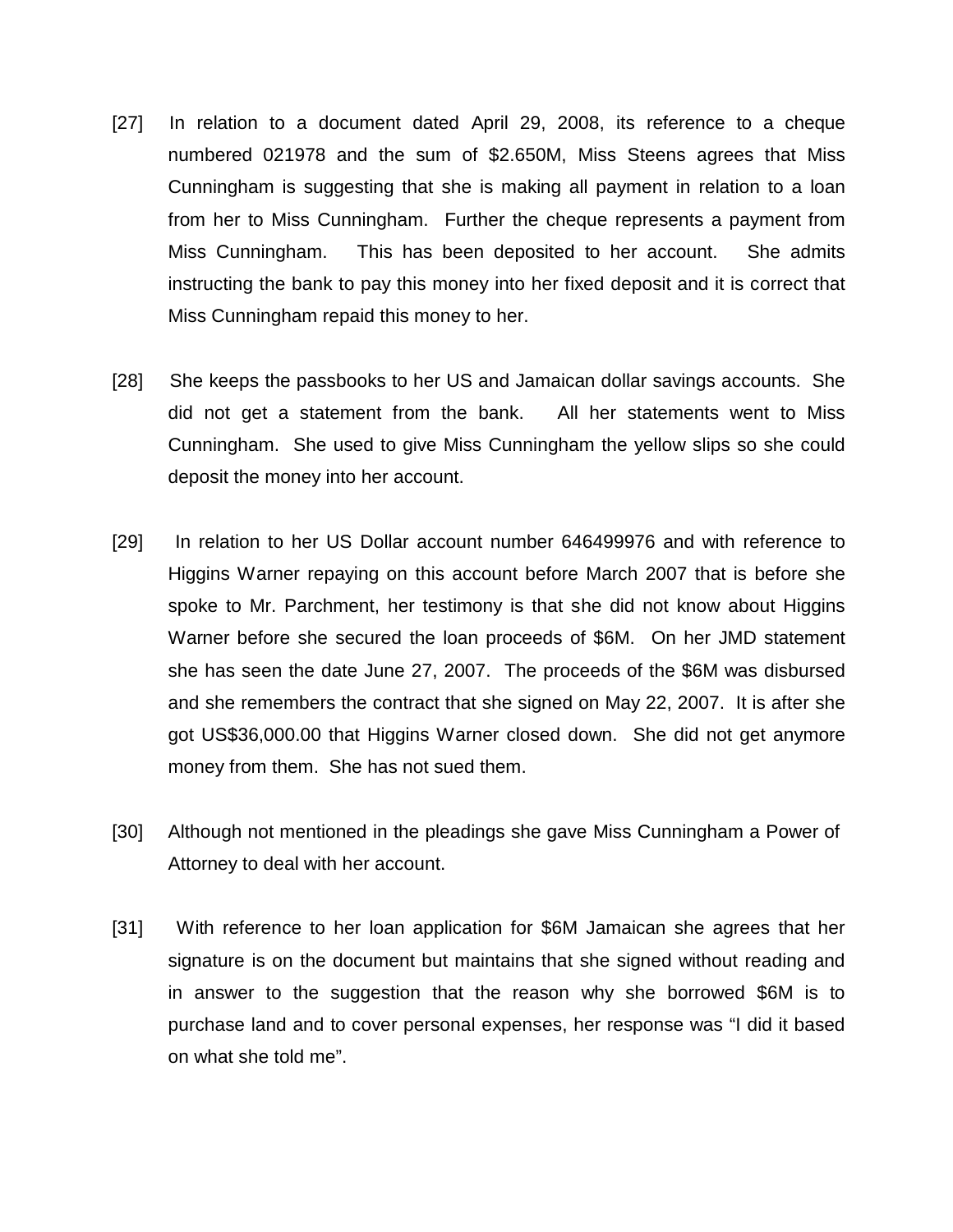- [32] NCB has accounted to her for every cent that she has put into it. NCB disbursed the loan she requested for the purpose of acquiring land and to cover personal expenses. All disbursements were done on her signature or direction. She testifies that she cannot answer that at no time did NCB misappropriate an amount of her money. Neither can she answer that such arrangements that she had with Higgins Warner were entered into before she received the loan funds of \$6M.
- [33] NCB is engaged in the business of banking, Higgins Warner is not engaged in the business of banking. It is based on what Miss Cunningham said to her why she invested in Higgins Warner. Her relationship with Miss Cunningham is independent of a relationship with NCB. In **re-examination** she testifies that she keeps her passbook to her savings account at her home in Portland. Between May and November 2007 she did not visit Morant Bay very often. She has never loaned Sandra Cunningham any money.

#### **The Defendant' s Account**

- [34] Miss Paulette Forsythe, Operations Manager of Morant Bay Branch, NCB, testifies that she has access to the records of NCB relating to the accounts held by Miss Steens at the branch and is authorized to give evidence on behalf of the bank. NCB is licensed under the Banking Act of Jamaica to carry on business as a Commercial Bank (copy of NCB License under the Banking Act produced). The only activities of NCB are that of a Commercial Bank and its employees can only give advice relating to the services offered by the bank. The bank is not licensed to nor is it in the business of giving investment advice.
- [35] Miss Steens was the holder of several accounts at the branch. She was listed as one of the banks first class customers and as such had Miss Sandra Cunningham, who resigned from NCB on March 23, 2007, assigned to her as her personal banker at the time of the incidents which are the subject of the claim. The accounts held included account Number 646499976 and 644055566. These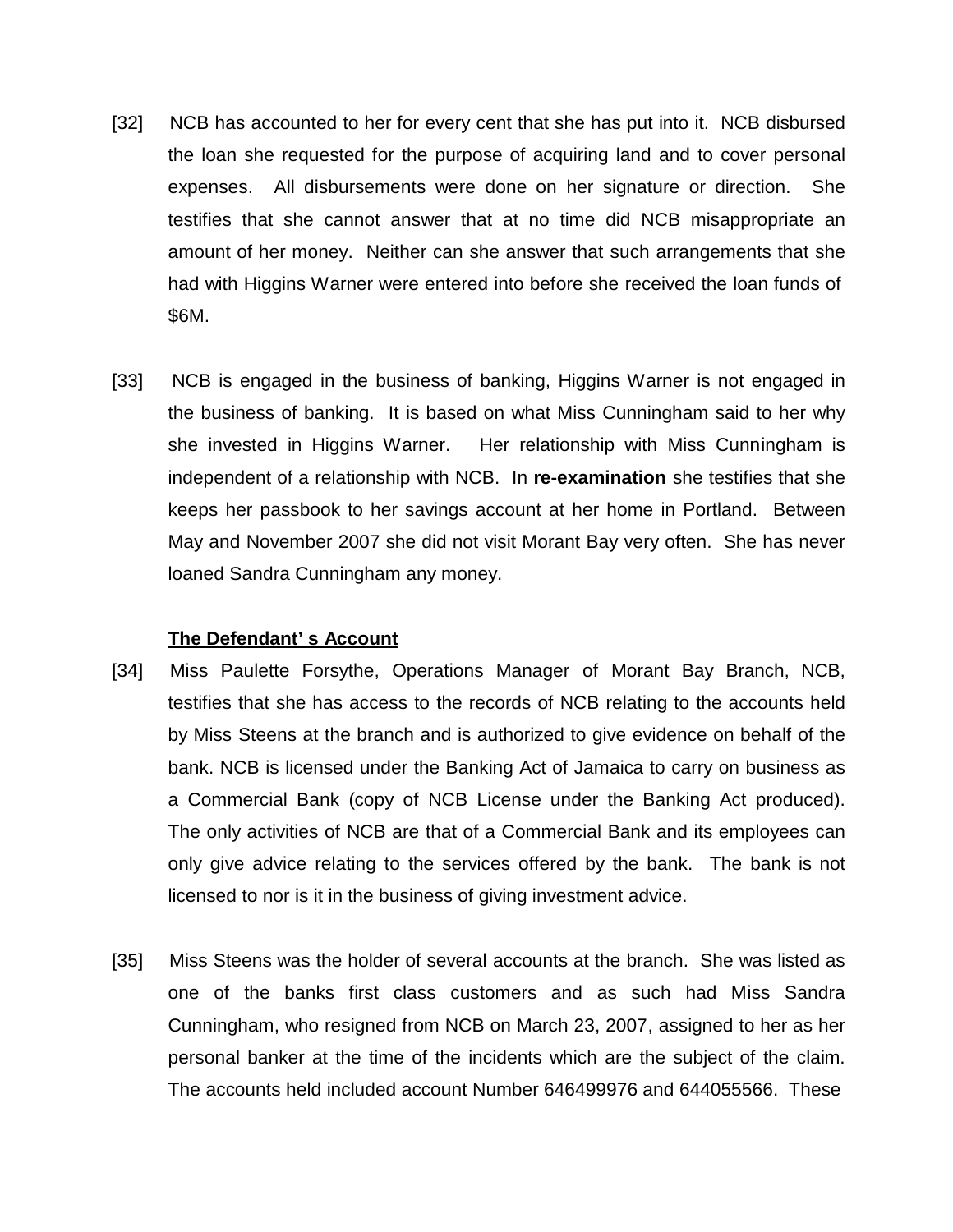accounts were closed on January 15, 2009 and new accounts were opened at the Port Antonio branch at Miss Steens' request.

- [36] Miss Steens was also a customer of NCB Capital Market Limited, a member of NCB Group of Companies which is in the business of giving investment advice. Her account with NCB Capital Market was opened January 24, 2005 when Miss Steens purchased Euro 100,000.00 Global bank (account number 704425).
- [37] In or about June 2007 Miss Steens applied to NCB for the purpose of acquiring real estate and personal expenses. A commitment letter was issued and Miss Steens signed agreeing to the terms. Collateral for the loan proceeds was agreed to be the hypothecation of the Euro \$100,000.00 invested. June 27, 2007 a cheque was made payable and issued to her representing the loan proceeds of \$6M. The records of the bank do not show what Miss Steens did with the proceeds of the loan.
- [38] Between July 2007 and August 2008 Miss Steens repaid a total of \$2,508,797.66 and on October 1, 2008 she liquidated the said loan by making a final payment of \$4,727,387.34. This loan account was closed.
- [39] The first time the bank was aware that Miss Steens had lost funds invested in Higgins Warner Scheme (listed by the FSC as an unregistered alternative investment scheme) was when she made a complaint to the bank through her attorneys claiming that Miss Sandra Cunningham had given her negligent advice, telling her to invest with Higgins Warner.
- [40] NCB has no affiliation or relationship with Higgins Warner and from notices she has seen in the press and issued by the FSC Miss Forsythe states that she knows that Higgins Warner is an unregistered alternative investment scheme. It is not and never has been the practice of NCB to advise its customers in relation to products and services not offered by the bank.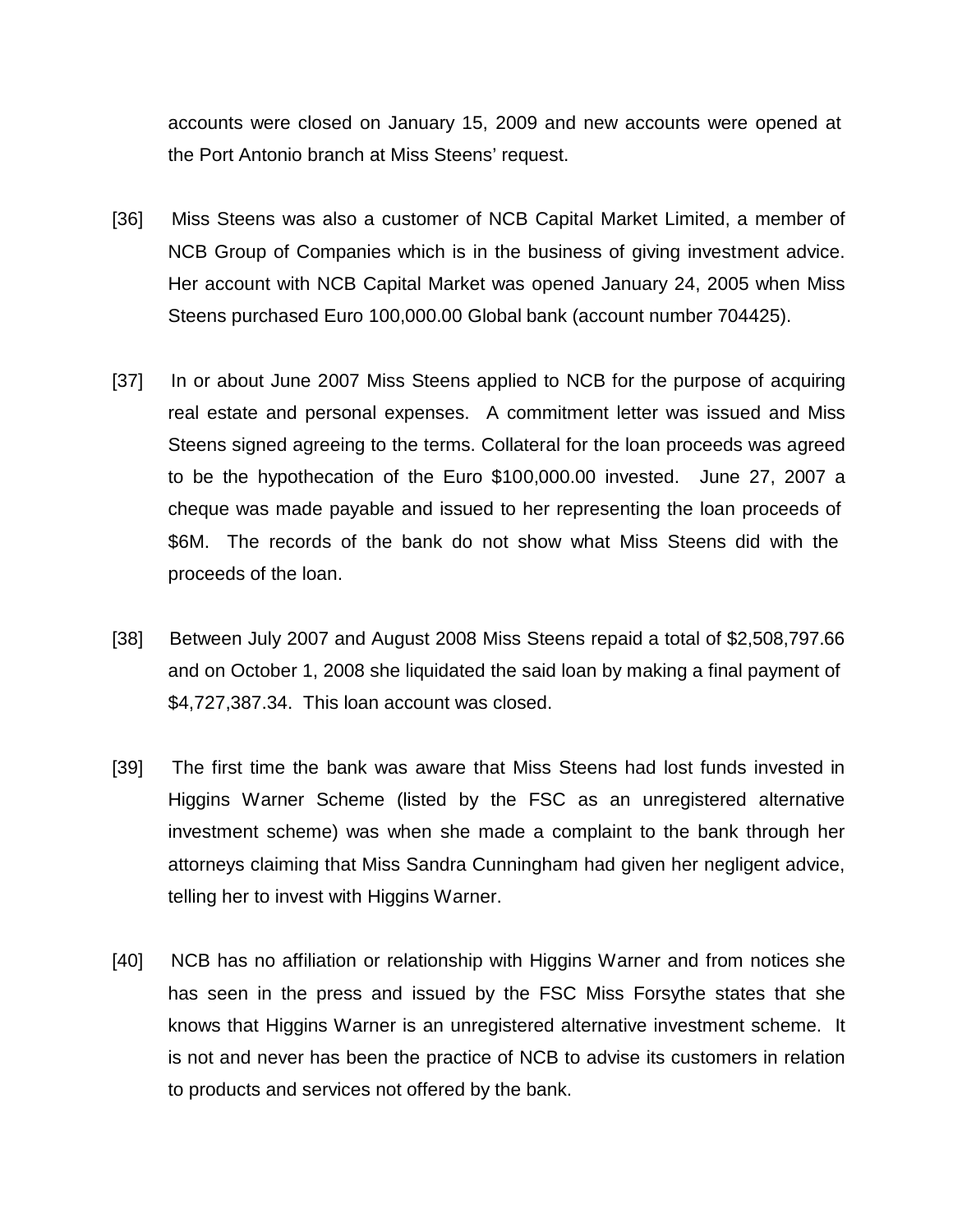- [41] If Miss Cunningham offered any advice in relation to Higgins Warner or any advice in relation to products or services, not offered by NCB, to Miss Steens such advice was given in her personal capacity as Miss Steens relationship was not confined to her dealings with the bank. They were personal friends.
- [42] In **cross-examination** she testifies that the evidence in her statement in relation to Miss Steens' dealings with the bank is what she has gathered from the bank records. She worked at the Morant Bay branch in 2007 and she would see Miss Steens at the bank from time to time but she had no direct dealings with her.
- [43] The duty of a personal banker is to give advice on NCB products and loans and to give that personal touch to the customer while they are enjoying this exceptional personal service. To open accounts on behalf of the customers and to prepare Manager's cheques or drafts and whatever else the NCB offers. This exceptional service is given to a limited number of persons. The intention being that the customer and the personal banker should develop a personal relationship. It is expected by the bank that the customer will trust the personal banker in relation to the business of the bank.
- [44] NCB Capital Market is a subsidiary of NCB. There is an office in Morant Bay. The same premises as NCB. If a customer wishes to invest with NCB Capital Market the personal banker's role is to refer the customer to the NCB's Capital Market representative who is authorized to deal with this.
- [45] Employees of NCB cannot give advice as to unregistered financial institutions. Higgins Warner is an alternative investment scheme.

### **The Claimant's Submission**

[46] Learned Counsel for the Defendant Lord Anthony Gifford Q.C. in his closing submission points out that the issues for the determination of the court are:-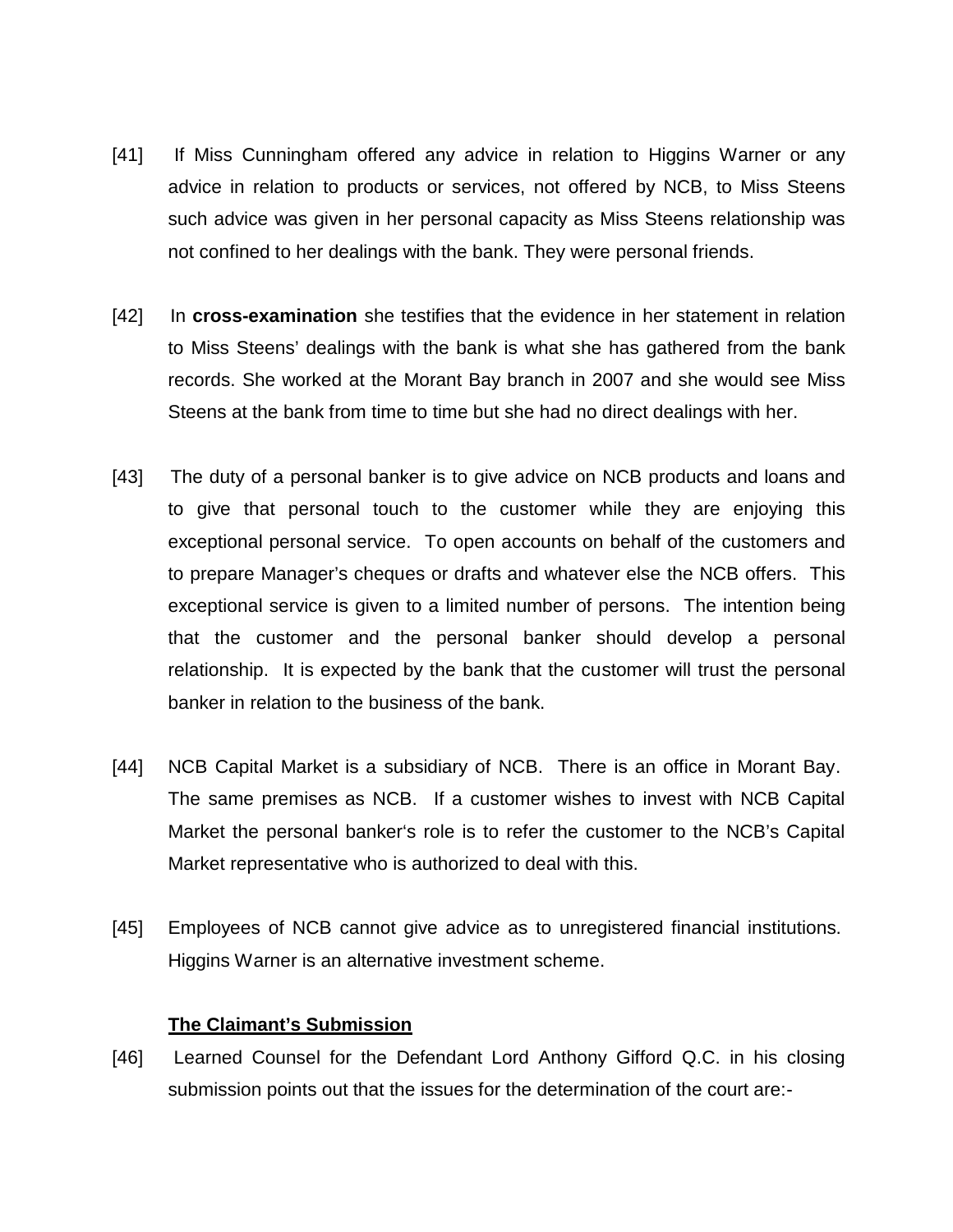- (1) Did Sandra Cunningham advise the Claimant to invest money into Higgins Warner Scheme?
- (2) Did the Claimant act in reliance upon the advice?
- (3) Was the advice negligent?
- (4) Is the Defendant liable to the Claimant for any damage caused by the advice whether
	- (a) in contract or
	- (b) in tort
- (5) Damages suffered by the Claimant.
- [47] In relation to the advice given he states that the only direct evidence in relation to this advice is that given by Sylvia Steens. Miss Cunningham has not been called. She resigned after investigations had started into her activities. The only evidence led on behalf of the Defendant is that of Miss Forsythe saying that Miss Cunningham is not authorized to give that advice.
- [48] However in letters written by Miss Cunningham (Exhibits 1-20 and 1-24) she admits depositing funds to Higgins Warner and in Exhibit 1-24 she claimed that this is a loan. The picture created by these letters is that she had received the Claimant's money and used it in various ways. Highly unusual conduct for a personal banker but it is the Claimant's account that trusting in her personal banker she endorsed over the cheque of \$6M to Miss Cunningham to invest in an investment programme.
- [49] The court, he submits, can infer that Miss Cunningham was a dishonest bank employee who abused the trust that her customer placed in her and had links with the Higgins Warner scheme. If the Claimant had simply wanted to invest in an unregistered scheme with the hope of quick profit she could have done so. She had the Euro funds in her account there was no reason to borrow on that account and use Miss Cunningham's services as intermediary. Nor was there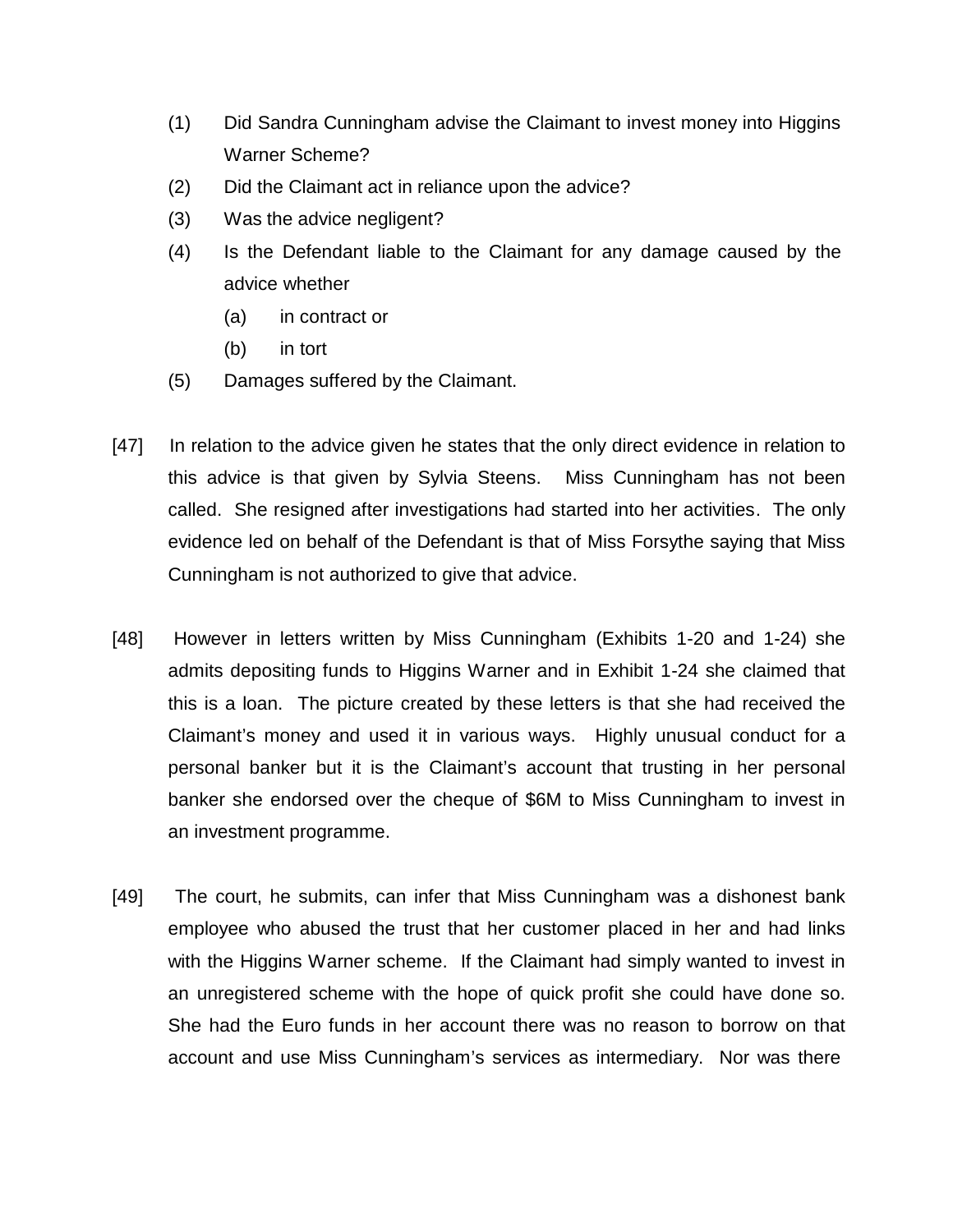any reason to lend Miss Cunningham money. The whole series of transactions smacks of manipulation by someone who has banking knowledge.

- [50] The Defendant relies on the fact that one of the Higgins Warner document bears the date May 22, 2007. A date before the loan date. The Claimant cannot explain this. Her testimony is that to the best of her recollection she signed all the documents on the second visit to the bank. The difficulty is that she signed the documents without reading them. This happens when a person trusts the profferer of a document. She affixed her signature to documents of which she has no understanding. The issue is not whether the documents are legally binding, the Claimant in repaying the loans has accepted this. The issue here is whether the evidence, such as a whole, points to the Claimant having acted rashly but trustingly on the basis of her personal banker's advice. It is submitted that the evidence points plainly to that conclusion.
- [51] It is further submitted that the Claimant acted on Miss Steens advice to put the money into the investment programme. The cheque for \$6M according to Miss Cunningham's letters was used partly to pay Higgins Warner and partly as loan. Some of which was paid back to Miss Steen by Miss Cunningham. This, he submits, is wholly inconsistent with proper dealings on the part of a personal banker, and wholly consistent with the Claimants claims that Miss Cunningham abused her position for her own use.
- [52] Although the Claimant and Miss Cunningham were friends the evidence points to the advice given, as was given by Miss Cunningham in her position as personal banker and was given at the bank. The defence has adduced no evidence to prove knowledge on the part of the Claimant that Miss Cunningham was only authorized to convey information about the Defendant's services.
- [53] The court is asked to find that the Claimant signed the various documents and handed over the cheque that she had endorsed because she was advised by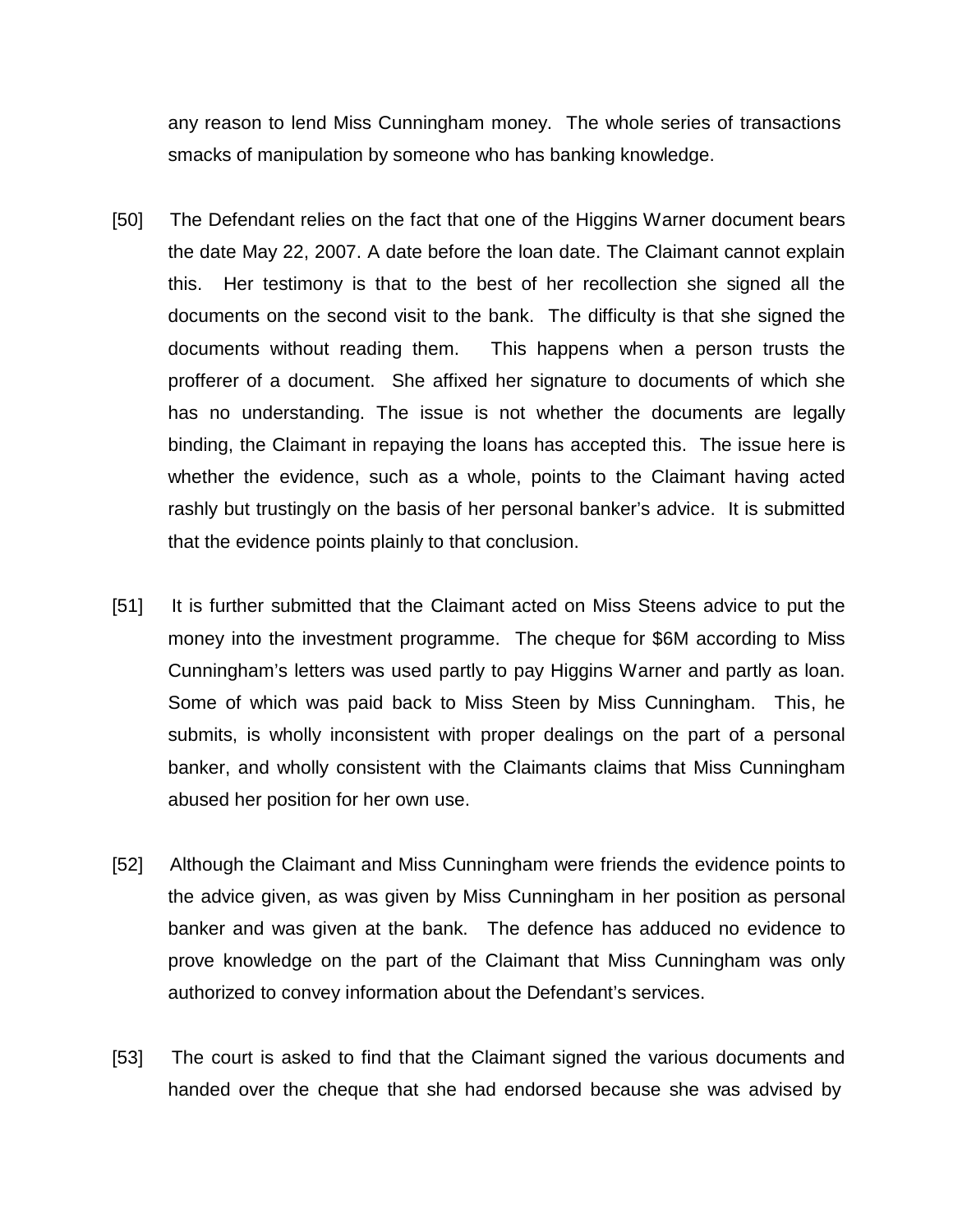Miss Cunningham that her money would be placed in an investment programme which was secure and which would make her more money than in the Euro Account.

- [54] There can be no doubt that the advice was negligent. The Defendant has adduced evidence of the FSC (Exhibit 1-62) to the effect that Higgins Warner was unregistered. It was plainly foreseeable that a person investing in such a scheme was undertaking an hazardous investment and could lose their money.
- [55] In relation to the Defendants liability, reliance is placed on the principle in Banbury vs Bank of Montreal 1918 A.C. 626:
	- This principle it is submitted was upheld in National Commercial Bank vs Hew (2003) 63 WIR 183 and Woods v Martins Bank (1958) 3 A.E.R 166.
- [56] It is further submitted that the bank is also vicariously liable for the negligence of its employee even if they act beyond the scope of their authority. If the court finds no liability in contract, it should find liability in tort. The principle of vicarious liability which applies to circumstances of wrong doing by an employee were set out in Bernard vs Attorney General (2006) 65 WIR 245 and in Dubai Aluminum v Salaam (2003) 2 A.C. 366 page 377.
- [57] He concludes that the advice given by Miss Cunningham was given as a personal banker to the Claimant who trusted her. It was confirmed by Miss Forsythe that the Bank expects personal bankers to develop relationship of trusts with customers. The wrongful conduct of Miss. Cunningham was closely connected with the acts she was authorized to do.

### **The Defendant' s Submission**

[58] After (a) outlining the claim (b) pointing to the two documents signed by Miss Steens in relation to Higgins Warner (c) The Claimant admitting to knowing Miss Cunningham since she was a child (d) the sum claimed by Miss Steens (e) NCB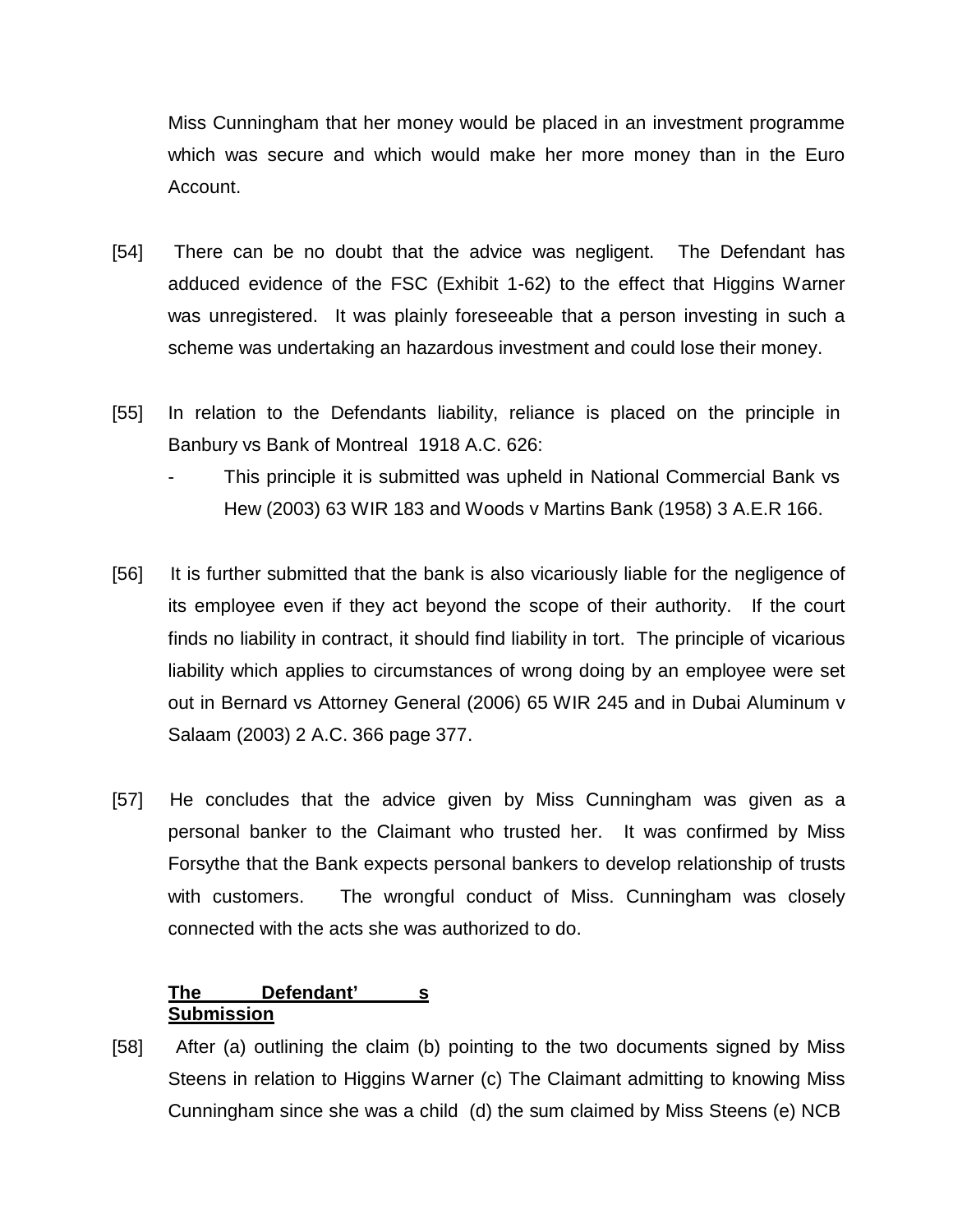in its defence relying on the terms of the commitment letter (accepted by Miss Steens) (f) The entire loan proceeds having been paid directly to Miss Steens (g) and suggesting that any placement of funds with Higgins Warner was done by the Claimant herself, Learned Counsel (as she was then) Mrs. Minott-Phillips submits that the issues before the courts are:-

- (i) Did Sandra Cunningham negligently advise Miss Steens to invest in Higgins Warner?
- (ii) If so was such advice given by Miss Cunningham in her capacity as an employee to NCB or in the capacity as a long standing friend?
- (iii) If given in her capacity as an NCB employee, did it fall within the scope of banking business and can NCB therefore be held vicariously liable for the advice?
- (iv) Alternatively in placing the money with Higgins Warner, was Miss Steens aiding and abetting an illegal enterprise with the consequence that the court will not lend her its aid in seeking to recover her loss.
- [59] She submits that on a balance of probabilities the evidence adduced by the Claimant falls well short of what would be required in law to establish liability on the part of the Defendant.
- [60] In relation to what amounts to negligent advice she asserts that the law as regards liability for a negligent statement is for the most part settled and cited the case of Hedley Byrne vs Heller and Partners Ltd (1963) 2 A.E.R 575 and after outlining the facts of the Hedley Byrne case and the principle, as laid down by the House of Lords, she further asserts that as there was clearly no obligation on Miss Cunningham or the bank to provide the alleged advise, such a duty would require the Claimant to establish that there existed a special relationship between both parties.
- [61] The authorities suggest that in deciding whether there is a special relationship there, it is useful to use the three-fold test:-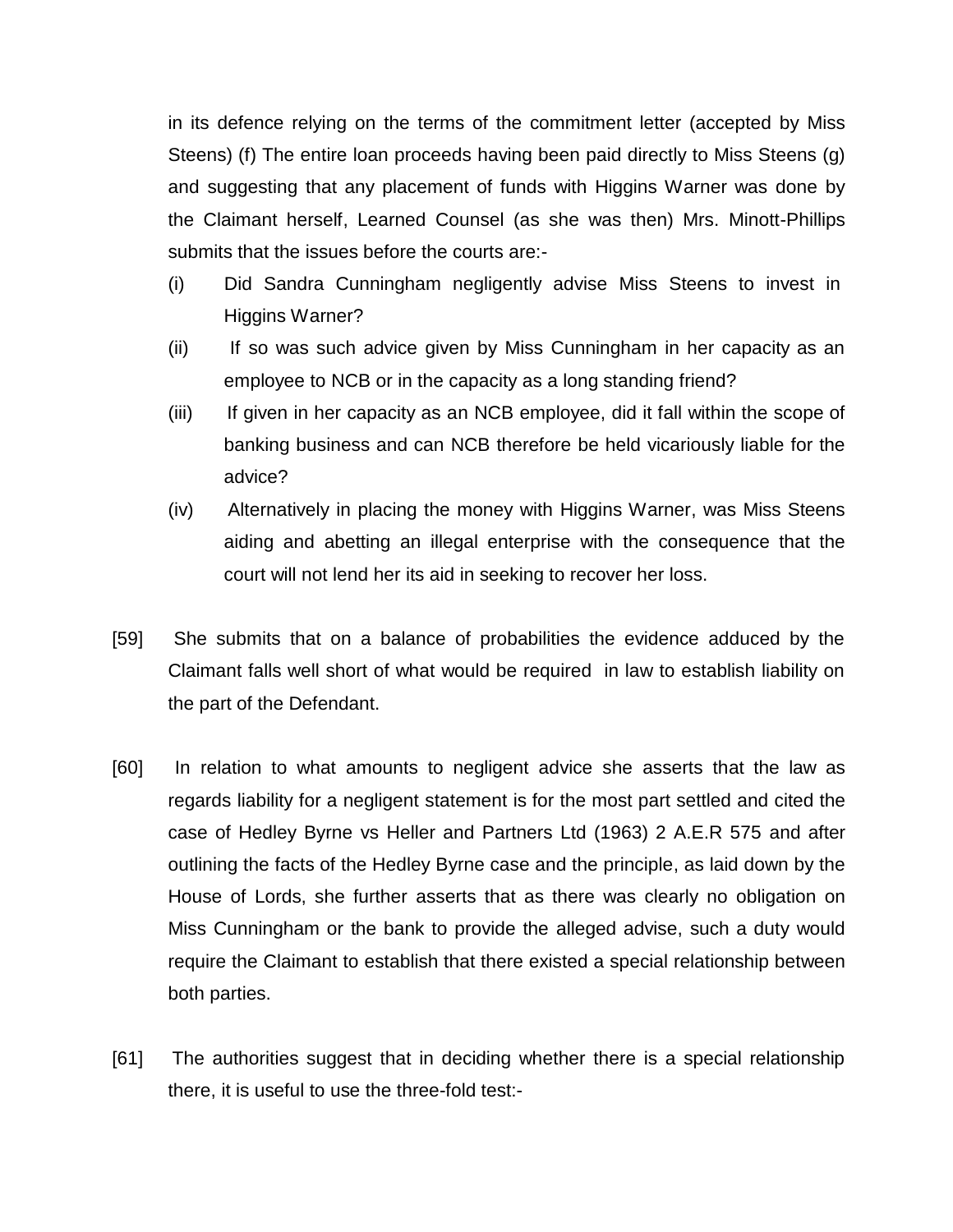- (i) Whether there is sufficient proximity between the parties.
- (ii) Whether it is reasonably foreseeable by the representor that the representative will rely on the statement.
- (iii) It must be just and reasonable for the law to impose the duty.
- [62] The Learned Counsel submits that to establish a special relationship the Claimant has to establish this between herself and the bank. The law does not presume the existence of this special relationship in the ordinary banker/customer relationship (National Commercial Bank Jamaica Limited vs Hew). She further proposes that such proximity as there was existed between Miss Steens and Miss Cunningham as longstanding friends and did not arise as a consequence of the latter's employment with the bank.
- [63] She asserts that the fact that Miss Cunningham was a personal banker did not convert the ordinary banker client relationship into a special relationship in law.
- [64] It is further submitted that the evidence shows that Miss Steens first investment with Higgins Warner preceded her receipt of the loan proceeds in relation to which she contends, Sandra Cunningham's advice was negligently given.
- [65] In relation to if advice was given, it was not given within the course of Miss Cunningham's employment or within the ambit of her ostensible authority, it is submitted that the law recognizes that an employer will only be liable for any (alleged) tort committed by its employee in the course of its employment. Even if the employee is liable in her personal capacity for the tort the employer does not have to shoulder the servants' liability.
- [66] In deciding whether the employer is liable, she argues that the court must consider whether the employee had the authority (actual, apparent or ostensible) to give the advice as to be taken as acting within the scope of her employment. NCB submits that Miss Cunningham is not to be taken as having so acted. Citing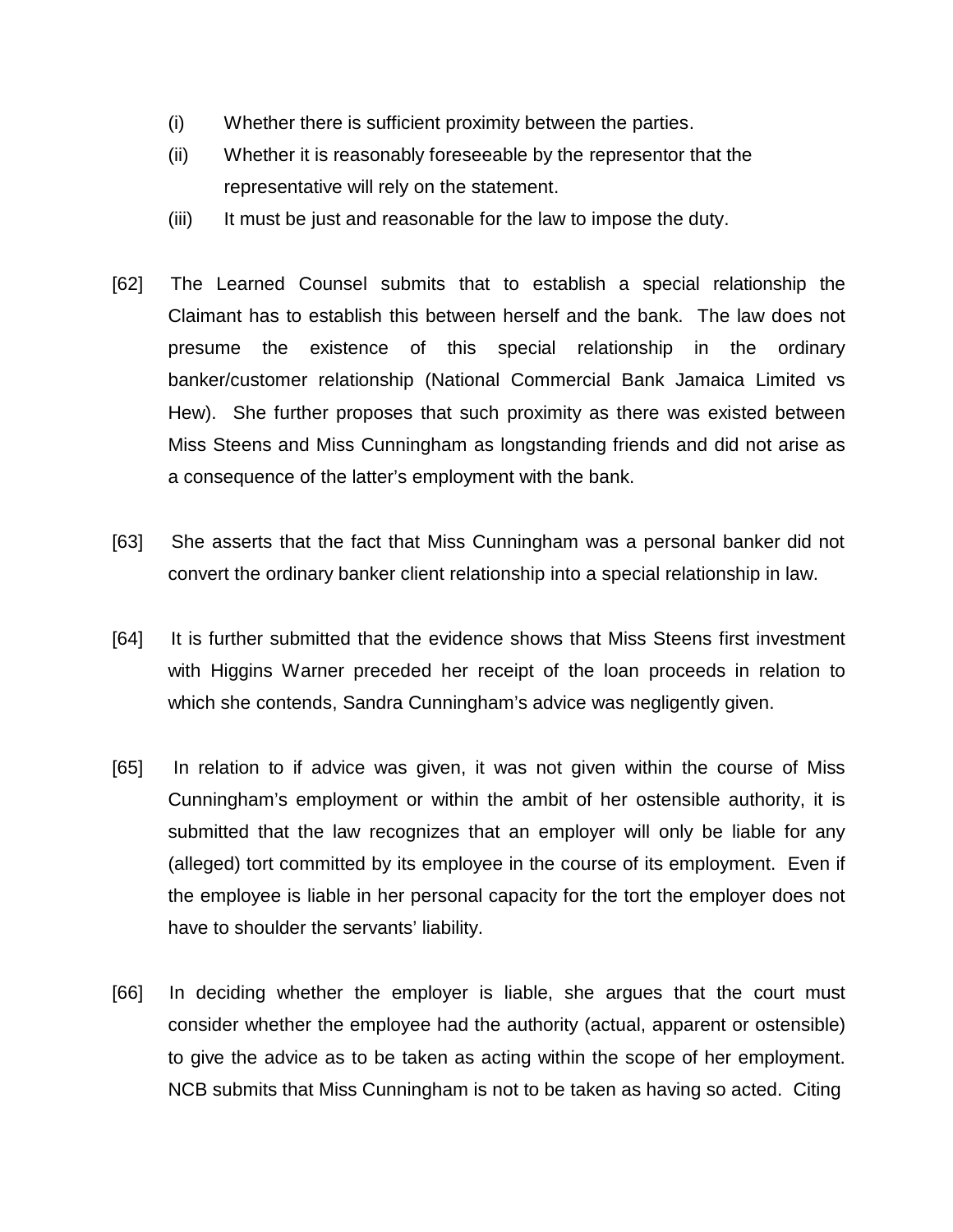Diplock L.J. in Freeman & Lockyear vs Bruckhurst Park Properties (1964) 2Q.B. pg 503.

- [67] With regard to the Claimants reliance on the Privy Council decision of Bernard vs Attorney General of Jamaica (204) 65 W.I.R. 245 she submits that their Lordship of the Privy Council states that in deciding whether an employer is liable for the acts of its employee, it is necessary to concentrate on the relative closeness of the connection between the nature of the employment and the particular tort, and to ask whether it is just and reasonable to hold the employer vicariously liable.
- [68] She further submits that Miss Cunningham was an employee of National Commercial Bank, the bank was not in the business of giving investment advice. The Claimants testimony is that she did her investment business with NCB Capital Markets. The evidence before the Court does not support a finding that it is just and reasonable to hold NCB liable for the alleged negligence of Miss Cunningham.
- [69] There is no evidence, she asserts of misappropriation of funds. The hand written documents relating to monies owed to Miss Steens by Miss Cunningham illustrate that such loans owed by Miss Cunningham were owed by her personally and not NCB.

Referring to the case of Bazley vs Curry which was cited in the Bernard case it is submitted that if the court finds that a wrong was committed by Miss Cunningham it was not committed within her employment such that it can be said that NCB introduced the risk of the wrong.

[70] In relation to whether Miss Steens is barred from recovering from NCB in any event because of her involvement in doing business with an illegal Investment Scheme, it is submitted that in placing her money with Higgins Warner, Miss Steens aided and abetted its criminal act. In support of this stance Lord Diplock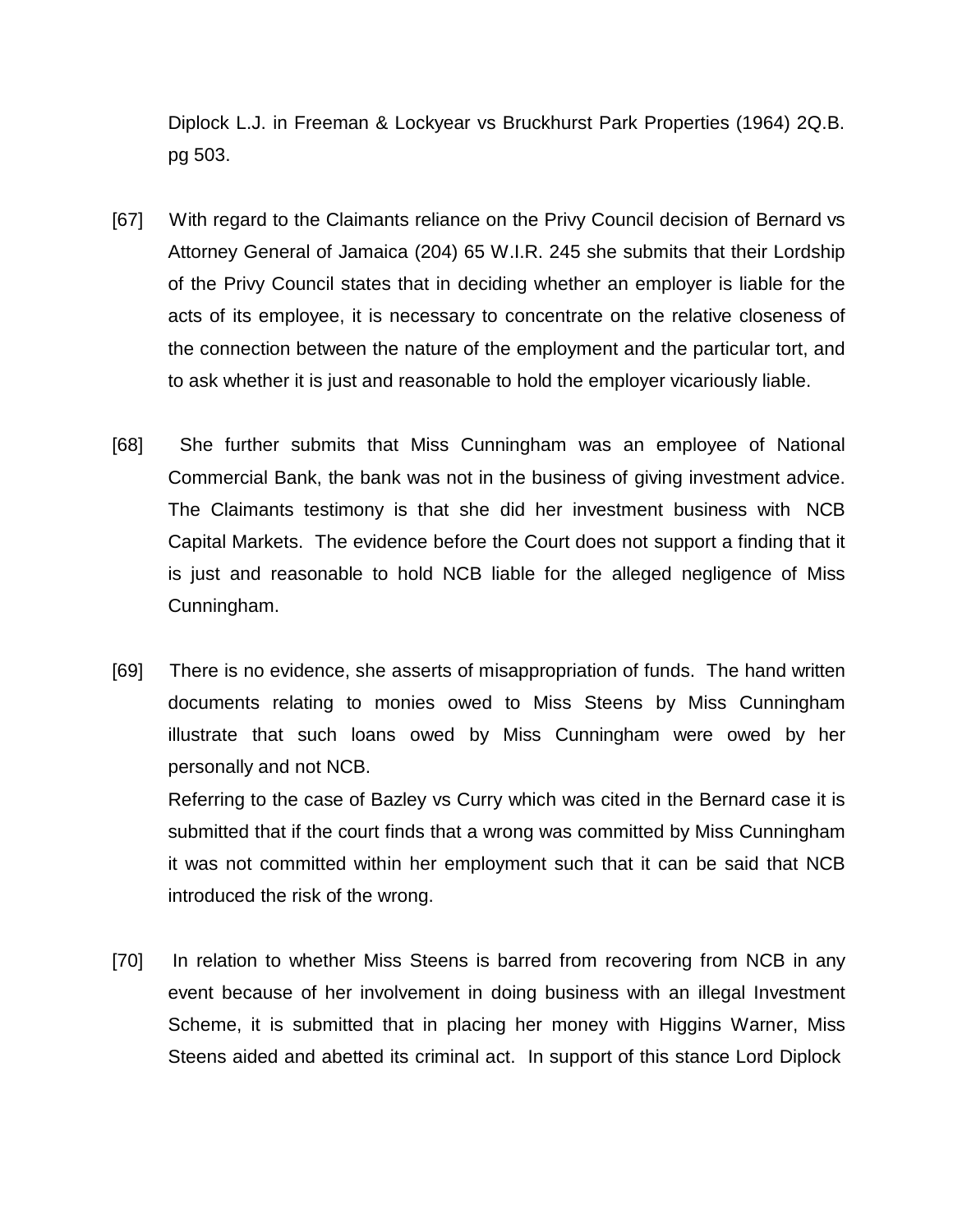statement in Mackender v Felida [1967] 2 QB 590 at pg 601 is cited. Succintly stated thus:

A contract tainted by illegality is wholly unenforceable by both parties to the contract.

Subsequently no rights could have been acquired by Miss Steens under her contract with Higgins Warner.

- [71] It is further submitted that Miss Steens has admitted that she has not brought a claim against Higgins Warner. She therefore seeks to circumvent the illegality of her transaction with Higgins Warner by bringing this action against NCB. The court ought not to entertain it. If rights could have been acquired under this contract, her obligation to take reasonable steps to mitigate her loss would arise. If she had a right to recover from Higgins Warner, NCB if liable at all would only be liable for the amount she could not recover.
- [72] The illegality of the contract with Higgins Warner further supports NCB's submission that if there was any negligent advice given by Miss Cunningham it could not have been given within the course of her employment with NCB, as there is no evidence that she was authorized by NCB to give advice in relation to any illegal activity. Therefore the court ought to enter judgment for the Defendant.

#### **The Applicable Law**

#### **Hedley Byrne & Co. Ltd. v. Heller & Partners Ltd 1963 2 A.E.R. 575**

"If, in the ordinary course of business or professional affairs, a person seeks information or advice from another, who is not under contractual or fiduciary obligation to give the information or advice , in circumstances in which a reasonable man so asked would know that he was being trusted or that his skill or judgment was being relied on, and the person asked chooses to give the information or advice without clearly so qualifying his answer as to show that he does not accept responsibility, then the person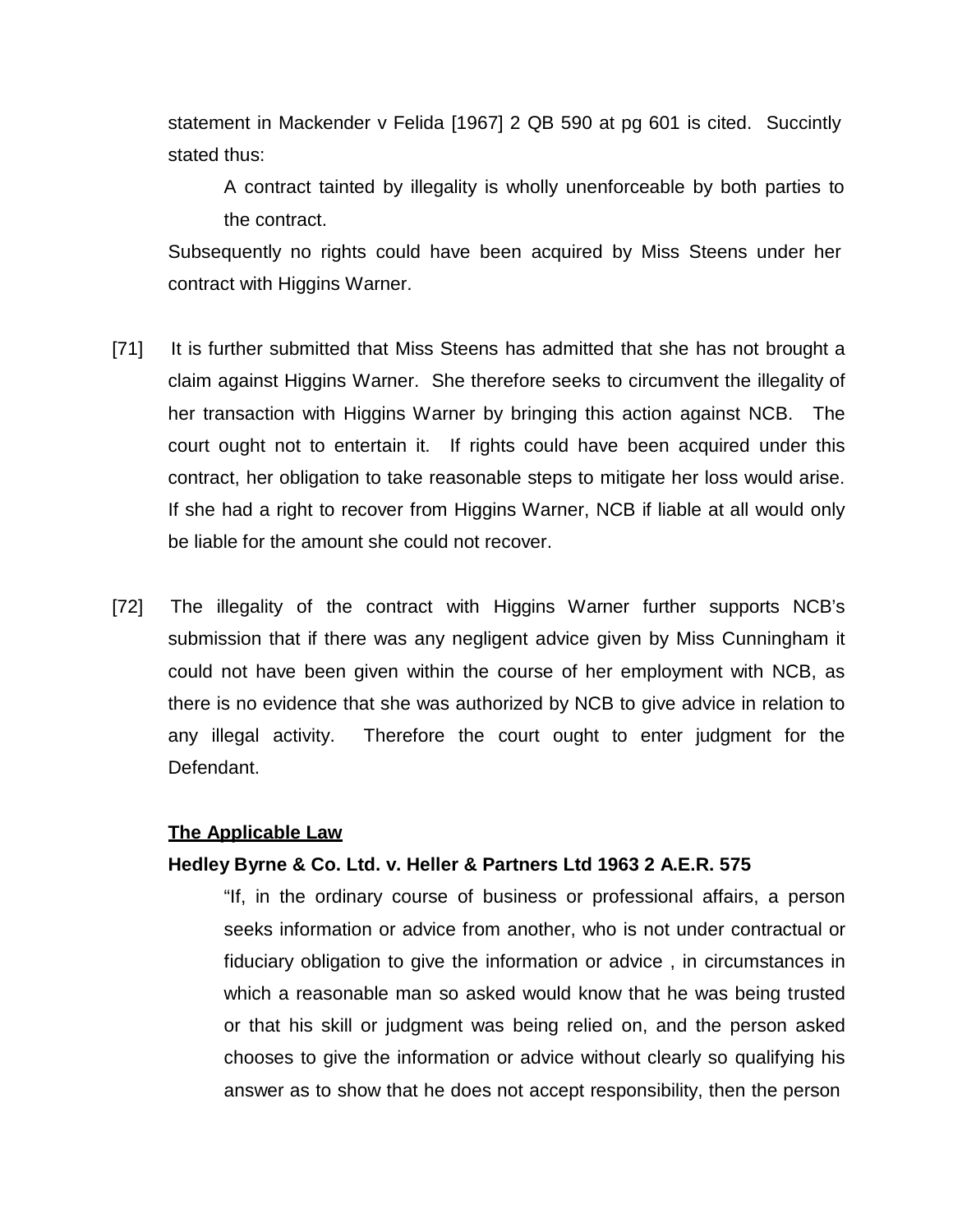replying accepts a legal duty to exercise such care as the circumstances require in making his reply; and for a failure to exercise that care an action for negligence will lie if damages result.

# **Banbury v Bank of Montreal 1918 A.C. pg. 626 at pg 654 per Lord Finlay L.C**.

While it is not part of the ordinary business of a banker to give advice to a customer as to investments generally, it appears to me to be clear that there may be occasions when advice may be given by a banker as such and in the course of his business.

A banker may as such give advice on investments to a customer who consults him, or, indeed, to anyone who comes to him for advice and who he chooses to advise. If he undertakes to advice, he must exercise reasonable care and skill in giving the advice. He is under no obligation to advise but if he takes upon himself to do so, he will incur liability if he does so negligently.

Now negligence in a case of this kind involves a breach of duty. There can be no negligence in law unless it is the failure or omission to perform or discharge some duty which is imposed upon you. If there is a duty, then the defendants servant would be bound to discharge that duty with ordinary reasonably care and skill such as a man would have the right to expect in the circumstances.

# **National Commercial Bank (Jamaica) Limited vs Hew (2003) 63 W.I.R. p 183 …… - pg 188 per Lord Millett:-**

"a banker cannot be liable for failing to advise a customer if he owes the customer no duty to do so. Generally speaking, banks do not owe their customers a duty to advise them on the wisdom of commercial projects for the purpose of which the bank is asked to lend them money. If the bank is to be placed under such a duty, there must be a request from the customer, accepted by the bank, under which the advice is to be given. (Warne & Elliot : Banking Legislation (1999) pg 28)

### **Woods v Martins Bank Ltd & Another [1958] 3 A.E.R. pg 166 per Salmon J.**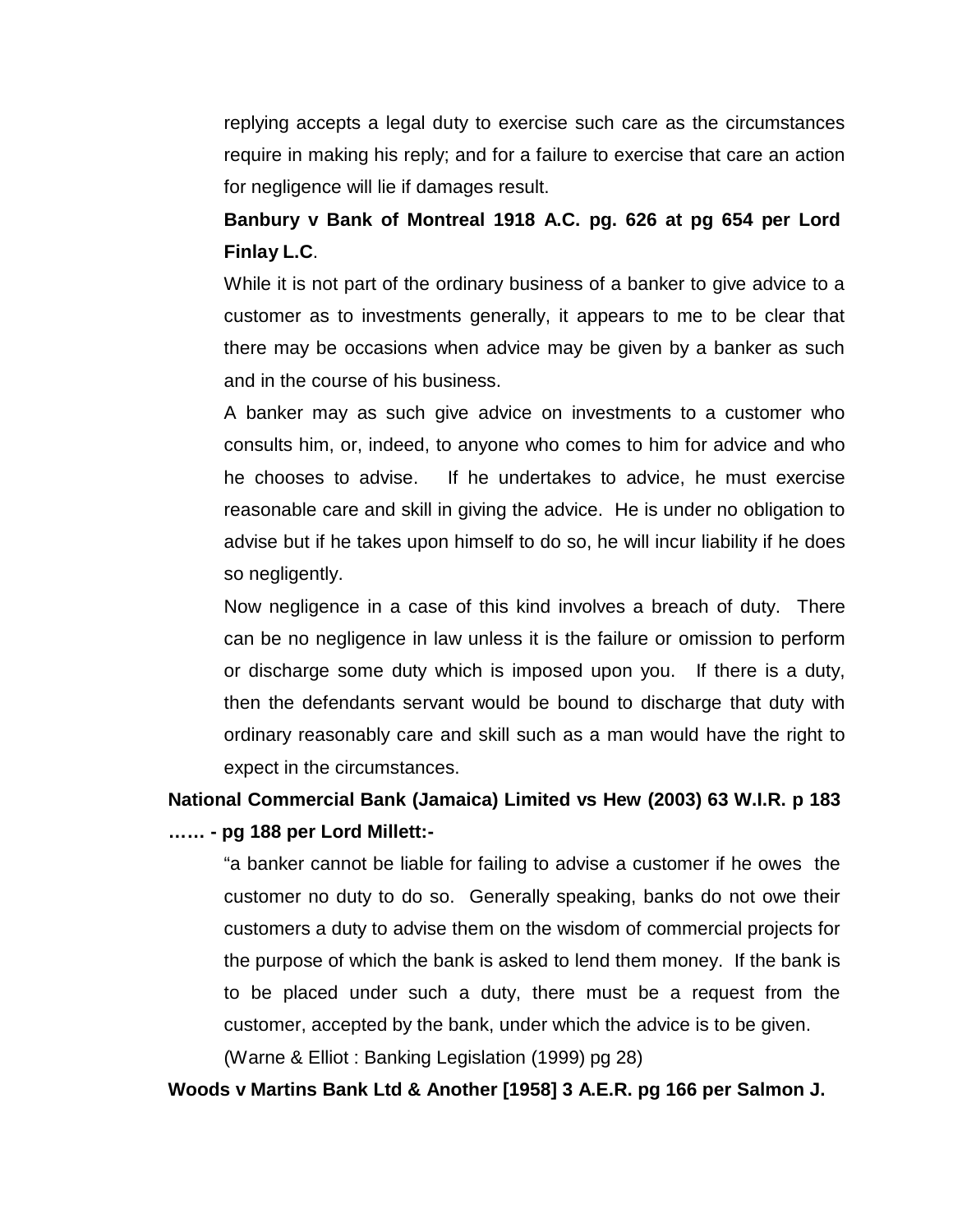"I find that it was and is within the scope of the defendants banker's business to advise in all financial matters and that they owed a duty to the plaintiff to advise him with reasonable care and skill in each of the transactions

**pg 174**……as he chose to advise him, the law in those circumstances imposes an obligation on him to advise with reasonable care and skill."

#### **Bernard (Clinton) v Attorney General [2004] W.I.R. 245**

In the case of intentional wrongs, the correct approach to determine whether the employer is liable ----------- is to concentrate on the relative closeness of the connection between the nature of the employment and the particular tort, and to ask whether it is just and reasonable to hold the employer vicariously liable.

#### **Dubai Aluminium Co. Ltd. vs Salaama & Others 2003 2 A.C. 366**

A was acting in his capacity as a partner, his assistance in the fraudulent scheme by drafting the necessary agreements was so closely connected with the acts which he was authorized to do that for the purpose of the firms' liability he could fairly and properly be regarded as having acted in the ordinary course of the firms' business; that the assistance coupled with the dishonesty was sufficient to give rise to equitable liability on A's part and that accordingly the defendant's firm was vicariously liable for A's conduct.

# **Bazley vs Curry (1999) 174 DLR (4th ); 45 /per/ Mclachin J at pg 62**

"The policy purposes underlining the imposition of vicarious liability on employees are served only when the wrong is so connected with the employment that it can be said that the employer has introduced the risk of the wrong and is thereby fairly and usefully charged with its management and minimization."

# **Salmon and Heuston on the Law of Tort 19th Ed. Pg 233**

Hedley Byrne affirms and extends the principle that a duty to be careful (as distinct from a duty to be honest) may exist in other than those in which there is a contract between the parties. It affirms that this duty may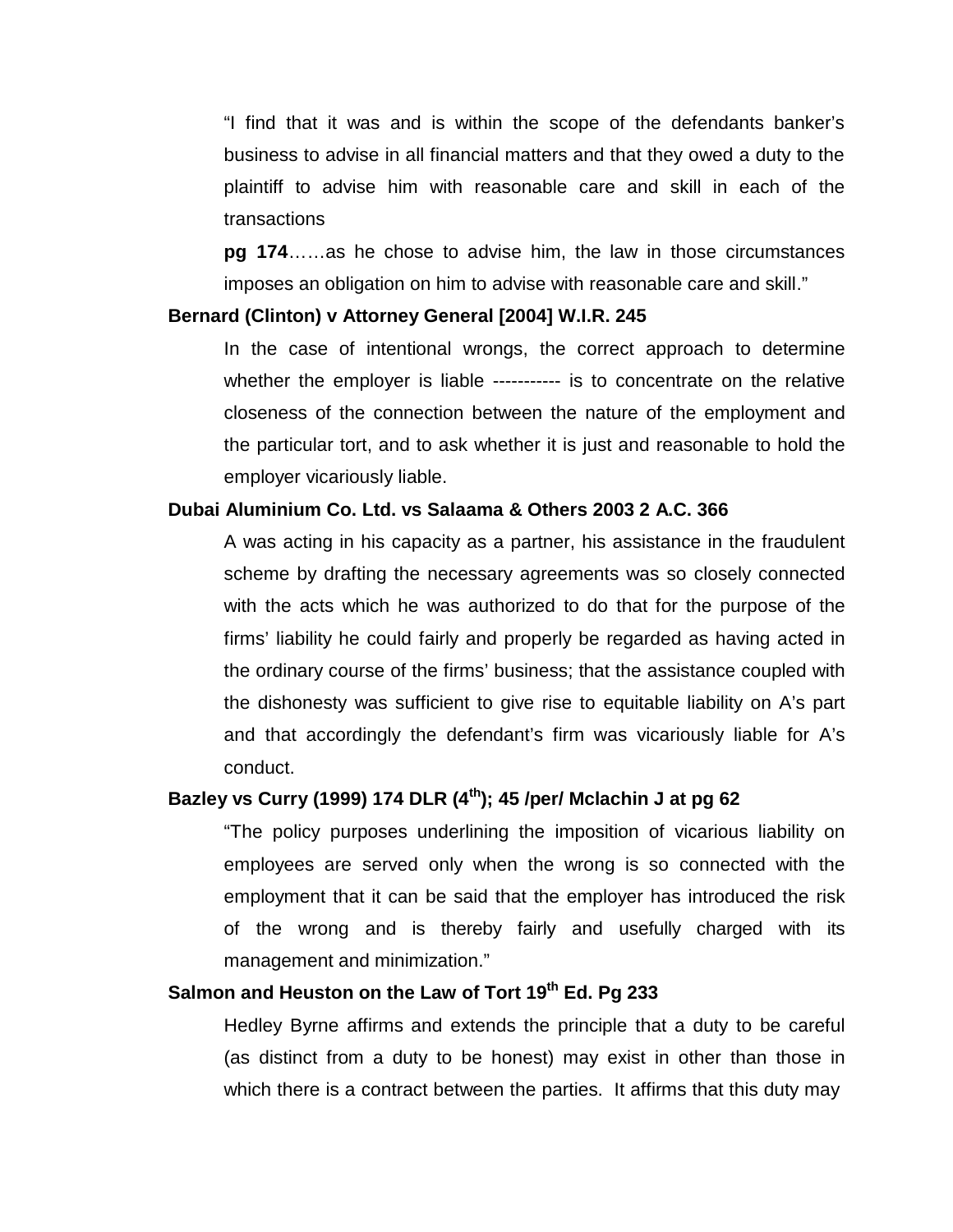exist where there is a fiduciary relationship. It extends that principle by suggesting that the duty extends to all relationships where the inquirer was trusting the other to exercise a reasonable degree of care, and when the other knows or ought to have known that the inquirer was relying on him.

#### **Inconsistencies in Miss Steens evidence**

In relation to the document entitled "World Football Idol guaranteed contract" Miss Steens testified that she signed the document but she did not read it. In relation to her intention she stated "I can't answer if I intended to".

When Miss Steens was asked in cross-examination, "you would have no difficulty accepting that it is normal for close friends to give each other advice?" Her response was, "It depends on the advice." She then went on to testify that it is normal for close friends to give each other advise.

Of interest, is the fact that in an undated letter signed by Miss Cunningham and Miss Steens, Miss Cunningham is indicating that if funds of US\$40,000.00 plus interest is not paid before May 2008, Miss Cunningham will return the US\$40,000.00 plus accrued interest. It seems to me that Miss Steens is admitting a loan from her to Miss Cunningham.

Initially, Miss Steens told Learned defence Counsel that she signed a document dated May 22, 2007. Later it was suggested to her; you told the claimant today that you signed this document on May 22, 2007. Miss Steens responded, "I don't recall". The following suggestion was put to her; you told me that this is your signature and I said you signed it on May 22, 2007and you said yes. To this Miss Steens responded "I now recall".

In relation to documents concerning Higgins Warner which Miss Steens admits bear her hand writing dated May 22, 2007 Miss Steens states that the first time she heard about Higgins Warner was in March 2007 when she spoke to Mr. Parchment, the NCB Investigator. Her bank statement however shows that the loan proceeds that of \$6M was disbursed on June 28, 2004. Her testimony however is that she did not read the documents that she signed on May, 22, 2007.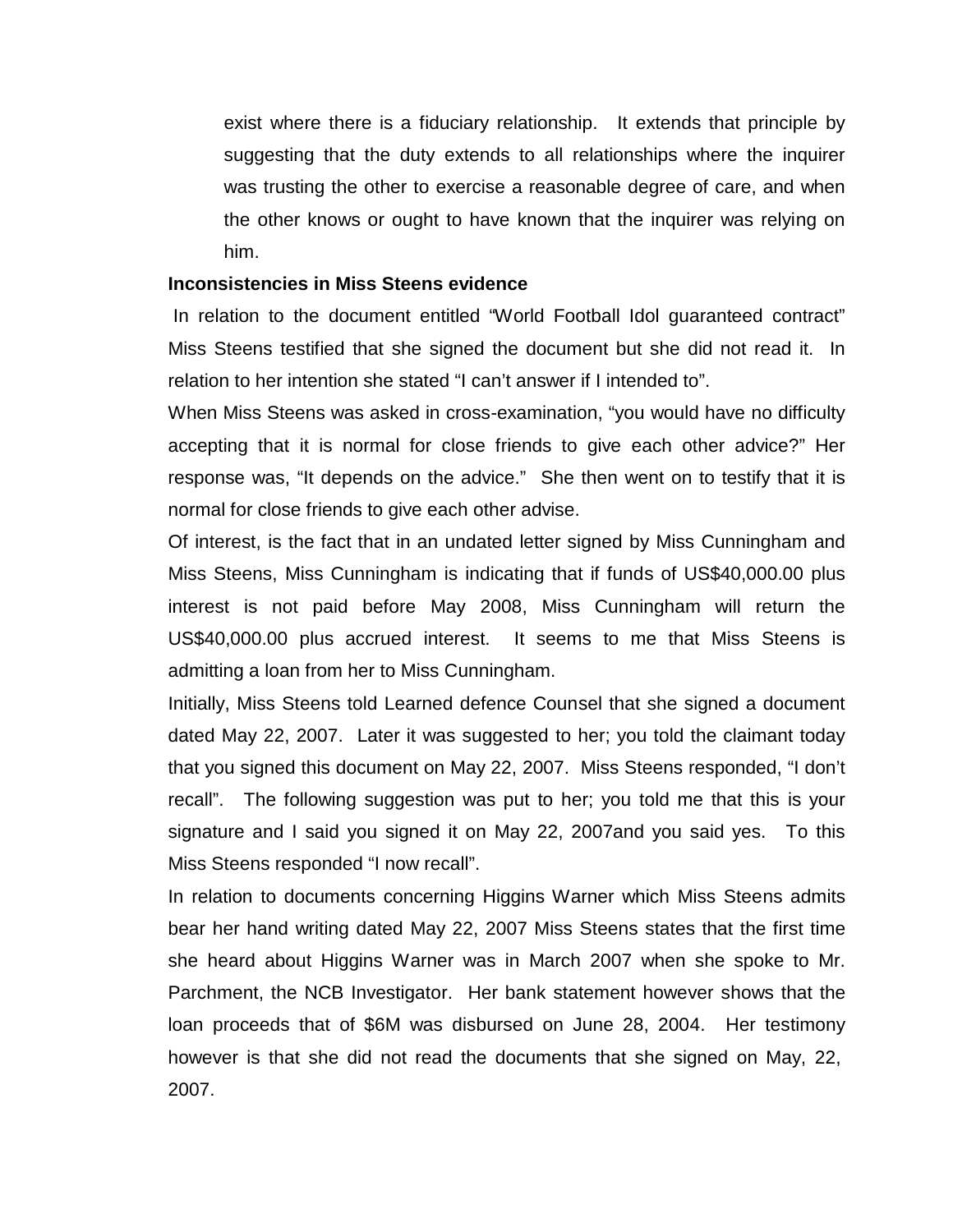#### **Findings of Facts**

- [73] It is not in issue that Miss Steens was a customer of the defendant, NCB and held several accounts at the Morant Bay bank one being a Euro Account. Miss Cunningham was employed to NCB, and was at the pertinent time attached to the Morrant Bay branch of the bank and was Miss Steens' personal Banker. Further during the period 1994 to 2004 Miss Steens lived in Germany. Miss Steens signed documents at the bank relating to loan of \$6M and repaid this loan. Showing that the documents that she signed were legally binding. A portion of money from Miss Steens account was invested in an unregistered Investment Scheme, Higgins Warner. Miss Cunningham later resigned from the bank under the shadow of allegations of dishonesty.
- [74] On a totality of the evidence I accept Miss Steens' testimony and find as a fact that in May 2004 on a visit to the bank Miss Cunningham told her about an investment programme, stating that the investment was secure. She had nothing to be afraid of because she would not lose her money. I accept Miss Steens testimony and find as a fact that she agreed to accept the advice as Miss Cunningham was her personal banker and she trusted her.
- [75] I accept Miss Steens' testimony and find as a fact that Miss Cunningham told her to take a loan of \$6M from the bank and the Euro Account would be used as collateral and the funds from the loan to invest in the programme. I accept Miss Steens' testimony and find as a fact that she did in fact sign documents but received no copies of these documents and that she sign the various documents without reading them. This is highly probable in light of the personal banker relationship that existed between Miss Steens and Miss Cunningham. I find that she did not see at the time that the purpose of the loan was to cover personal expenses and to purchase land.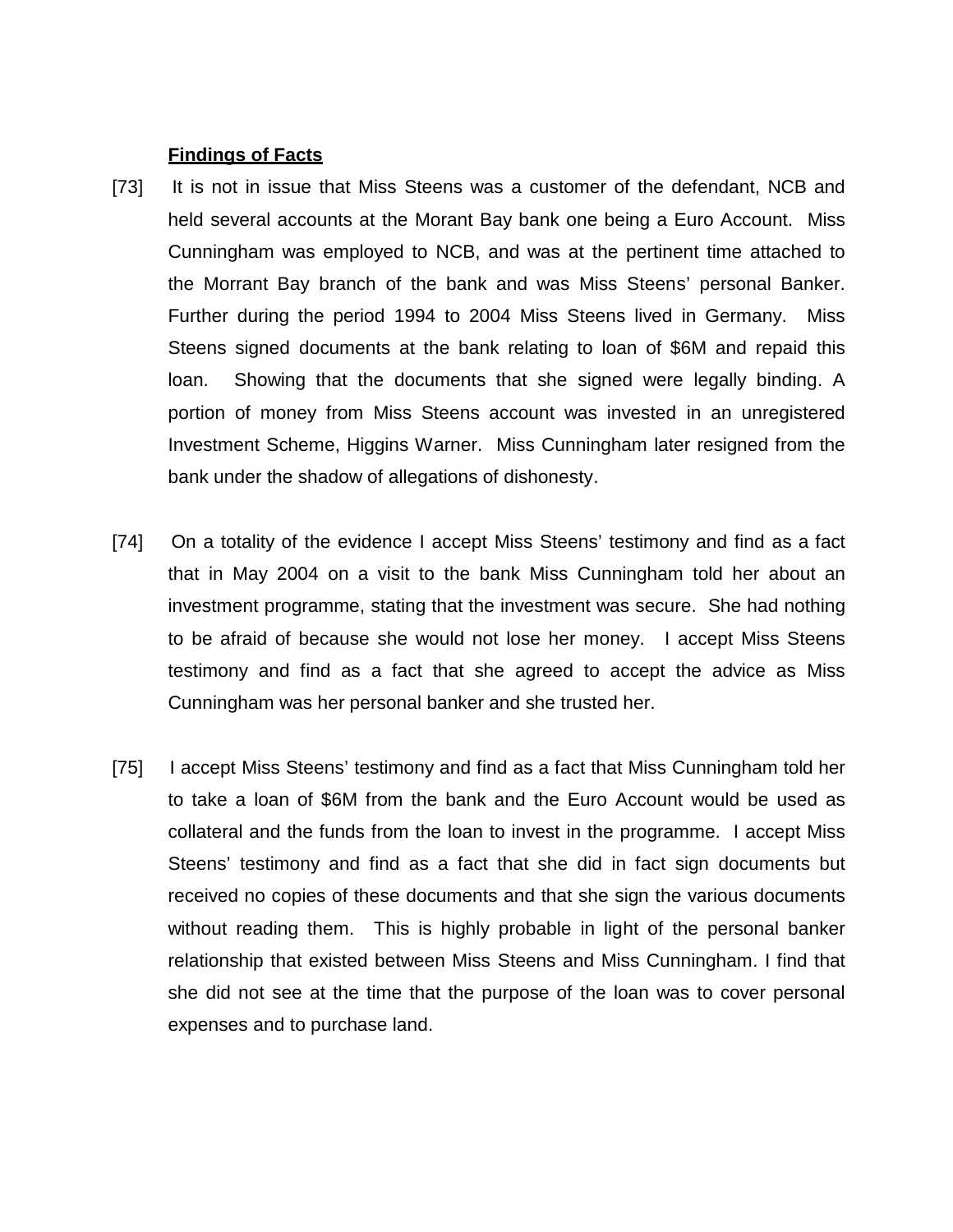- [76] I find as a fact and accept Miss Steens' testimony that she later received a call from Miss Cunningham indicating that she was no longer working at the bank as she had been accused of fraud. I accept her testimony and find as a fact that it was in March 2007 that she first became aware of Higgins Warner through NCB's investigator Mr. Parchment. She in fact maintained this position in crossexamination when she testified that the reference to Higgins Warner appearing in her US Dollar savings account number 64699976 was before November when she spoke to Mr. Parchment and prior to receiving the loan proceeds of the \$6M.
- [77] I accept Miss Steens' testimony when she states that she was never given any information in relation to Sandra Cunningham only having the authority to convey information about the banks services and to only act in relation to banking transactions. Further she trusted Miss Cunningham as her personal banker to give her advise about anything. She maintained this position in crossexamination when she testified she did not know that Miss Cunningham was not permitted to advise her in relation to investments.
- [78] It is Miss Forsythe's testimony that the duty of a personal banker is to give advice on NCB products and loans and to give that personal touch to the customer where they can enjoy this exceptional personal service. To open accounts on behalf of the customer and to prepare managers cheque ad drafts and *whatever else* the NCB offers (**emphasis mine**). I appreciate that Miss Steen testimony is that she dealt with NCB and NCB Capital Market but this does not in any way affect my finding in this respect. I accept her testimony when she said that she did not understand the Capital Market to be a separate legal entity. She did not take the Euros from the bank to place in the Capital Market. She did not know that they were different.
- [79] I accept her testimony when she said in cross-examination that she used to give Miss Cunningham the yellow slips so she could place the money in her account so that she would not have to travel to Morant Bay that often. That was how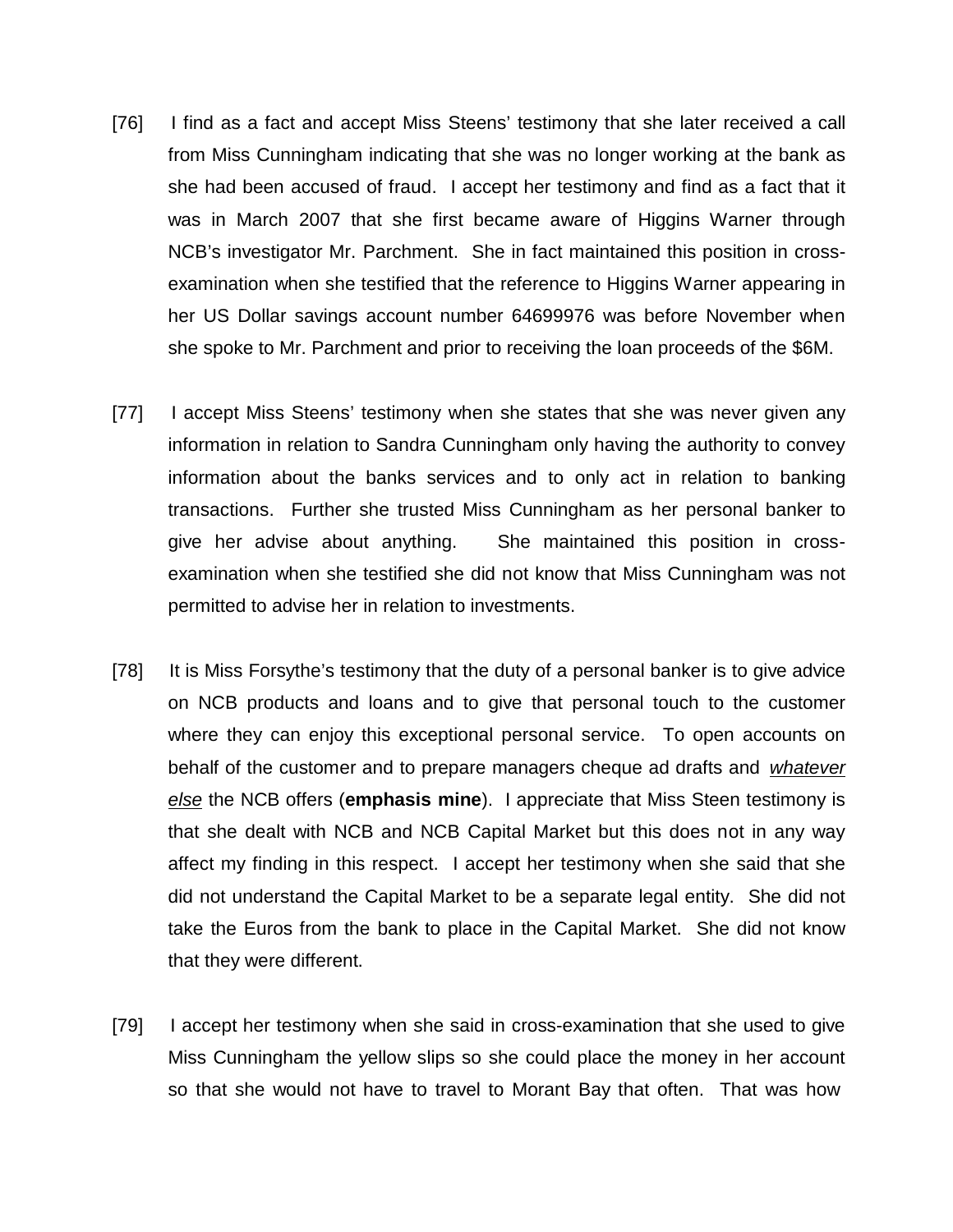much she trusted Miss Cunningham. I find that it is highly probable that she did not read the documents that she signed bearing in mind the trust she reposed in her personal banker, Miss Cunningham.

- [80] I am aware also that her testimony is that she did not concern herself with whether Higgins Warner Group S.A. was registered to conduct investment business. I find this behaviour quite consistent with the trust and confidence that she placed in the advice given by Miss Cunningham and find it quite telling that whilst Miss Steens kept the pass books to her savings account, her bank statements went to Miss Cunningham. I accept her evidence in this respect.
- [81] I accept her testimony that it is based on what Miss Cunningham said to her why she invested in Higgins Warner. I accept her testimony and find as a fact that she did not loan Sandra Cunningham any money. I take note of Miss Forsythe's the Operations Manager at NCB Morant Bay branch, testimony that the only activities of NCB are that of a Commercial Bank and its employees can only give advice relating to the services offered by the bank. It may well be so but I find that this did not prevent Miss Cunningham from giving Miss Steens advice in relation to Higgins Warner.
- [82] It seems to me that NCB is not categorically denying that Miss Cunningham gave advice to Miss Steens but is arguing that if she did so this was done in her personal capacity and as a friend. For as Miss Forsythe testifies, "If Miss Cunningham offered any advice in relation to Higgins Warner or any advice in relation to product and services not offered by NCB, to Miss Steens such advice is given in her personal capacity".
- [83] Miss Forsythe's testimony, it is interesting to note, is that the exceptional service given by a personal banker is given to a limited number of persons. The intention being that the customer and the personal banker should develop a personal relationship. It is expected by the bank that the customer would trust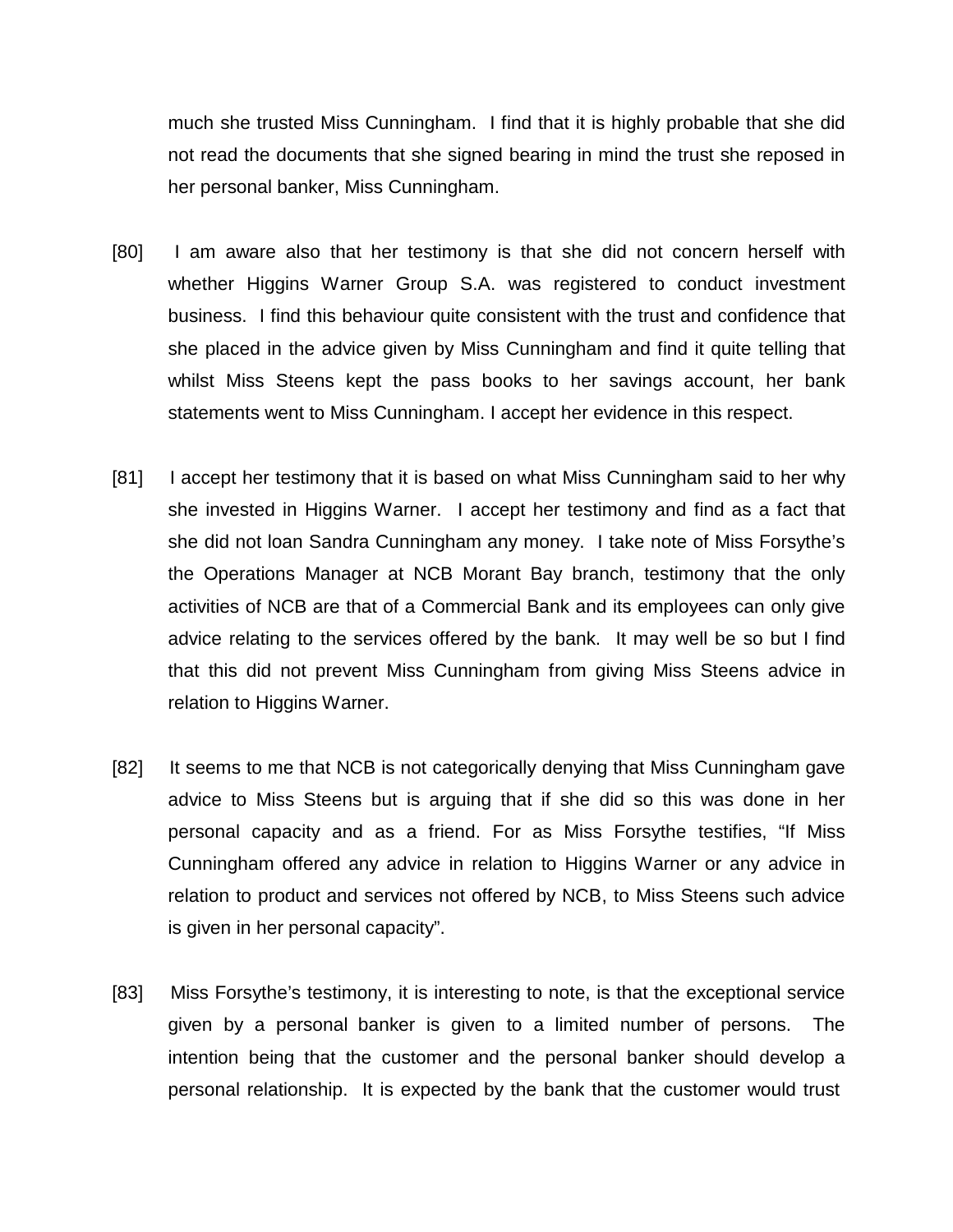the personal banker in relation to the business of the bank. Of course, her testimony also is that the personal banker gives advice about bank products not subsidiary companies. Despite this rider I find this bit of evidence telling as it seems to support the position that Miss Cunningham was placed in a fiduciary position in relation to Miss Steens, holds a position of trust in relation to her and must therefore act for her benefit. I cannot therefore find that in her dealings with Miss Steens accounts and giving her the advice in relation to Higgins Warner she acted for Miss Steens benefit.

Miss Forsythe's testimony is that NCB employees cannot give advice re unregistered Financial Investments, this I find did not prevent Miss Cunningham from giving advice in relation to Higgins Warner to Miss Steens.

- [84] I find exhibit 1-20, a letter written by Sandra Cunningham quite instructive as she is admitting that US\$40,000.00 was deposited to Higgins Warner and upon receipt of the said amount, the sums will be returned to Sylvia Steens along with interest accrued on the said sum, on bank loan will also be repaid to Sylvia Steens and undertook to repay the sum of funds not received from Higgins Warner.
- [85] Exhibit 1-24 is also instructive. In this document Miss Cunningham admits that the sum of over \$2M Jamaican loaned to her by Miss Steens is part of a NCB loan. Exhibits 1-20 and 1-24 lead me to agree with Lord Gifford Q.C. that a picture has been created that Miss Cunningham received the Claimant's money and used it in various ways.

I also lean towards the learned Queens Counsel's submission that if Miss Steen had simply wanted to invest in an unregistered scheme in the hope of quick profit, she could have done so. She had funds in the Euro Account. There was no reason for her to borrow on the Euro Account and use Miss Cunningham as an intermediary nor was there any reason for her to lend money to Miss Cunningham. The whole series of transactions speaks of manipulation by someone who has banking knowledge.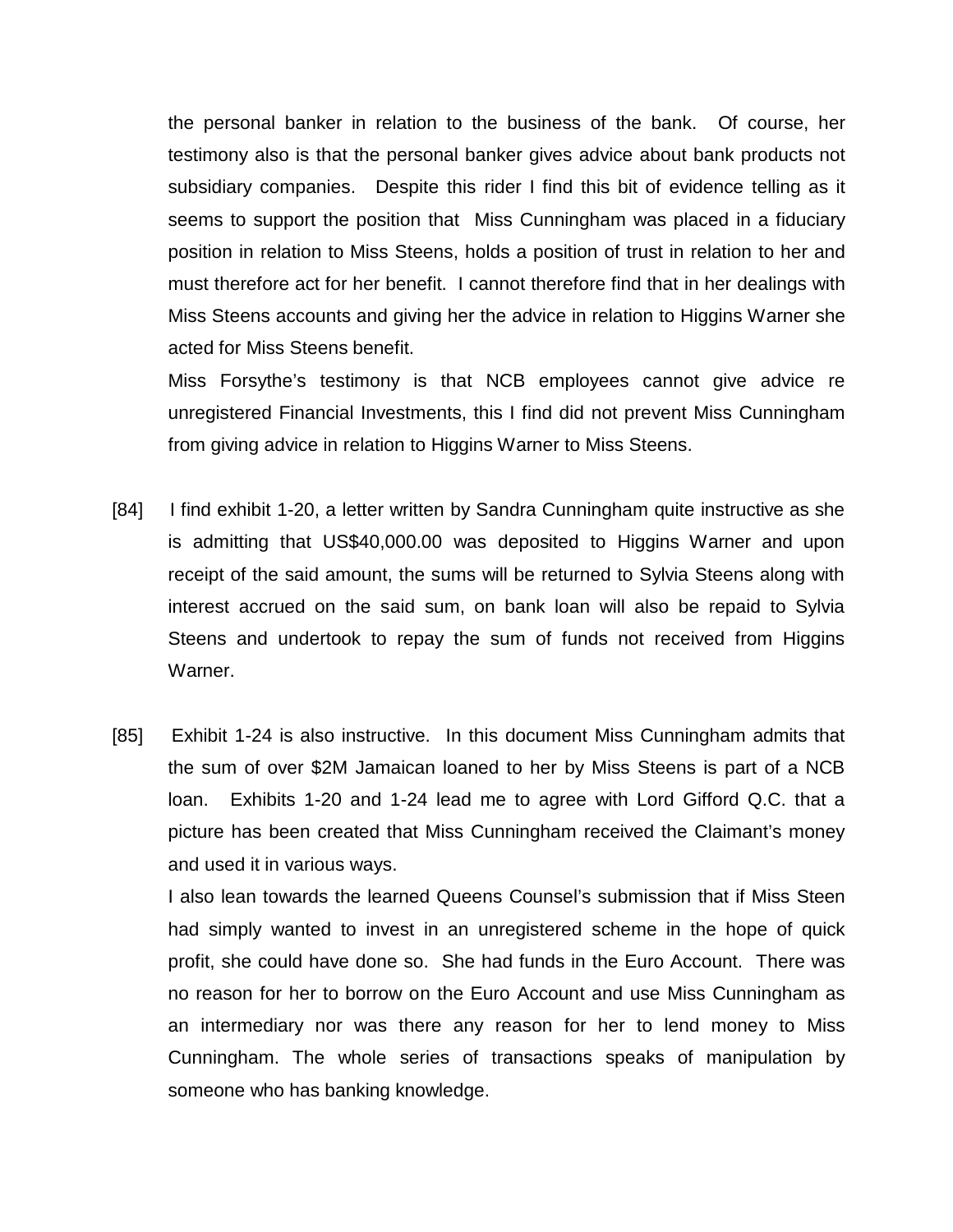- [86] I find that there was indeed a legally binding contract between Miss Steens and the defendant in relation to the \$6M loan which Miss Steen did in fact repay but this I do not find alter the fact that Miss Steens acted on the trust and confidence she placed in Miss Cunningham. This also despite the fact that Miss Steens action were indeed "rash" to quote Lord Gifford.
- [87] I find therefore on a balance of probability that the advice given by Miss Cunningham was given in her capacity as a personal banker and given at the bank. Further in the circumstances Miss Cunningham's dealings are wholly inconsistent with proper dealings on the part of a personal banker. Miss Cunningham used her position to her own ends. I agree with Lord Gifford Q.C. that the Defendant has adduced no evidence to show that Miss Steens knew that Miss Cunningham was only authorized to convey information about different services and not authorized to give investment advice. I find therefore that Miss Cunningham used her position in NCB in an unreasonable, manipulative and perhaps dishonest manner and I am attracted to Lord Gifford's submission in this respect.
- [88] I am afraid I could not find as Learned Counsel Mrs. Minott-Phillips suggests that Miss Steens placed the funds with Higgins Warner. I also fully appreciate that some of the funds invested with Higgins Warner was invested prior to the receipt of the loan funds but I have found that Miss Steens signed all the documents together on the said occasion that she attended at the bank in relation to the investment. Further I cannot agree with Mrs. Minott-Phillips that the fact that Miss Cunningham was a personal banker means nothing more than that she offered banking services for those customers and the only difference between ordinary banker / client relationship being that the client does not have to wait in line. With Miss Cunningham's portfolio as it is Miss Forsythe's testimony is that this is a relationship of trust.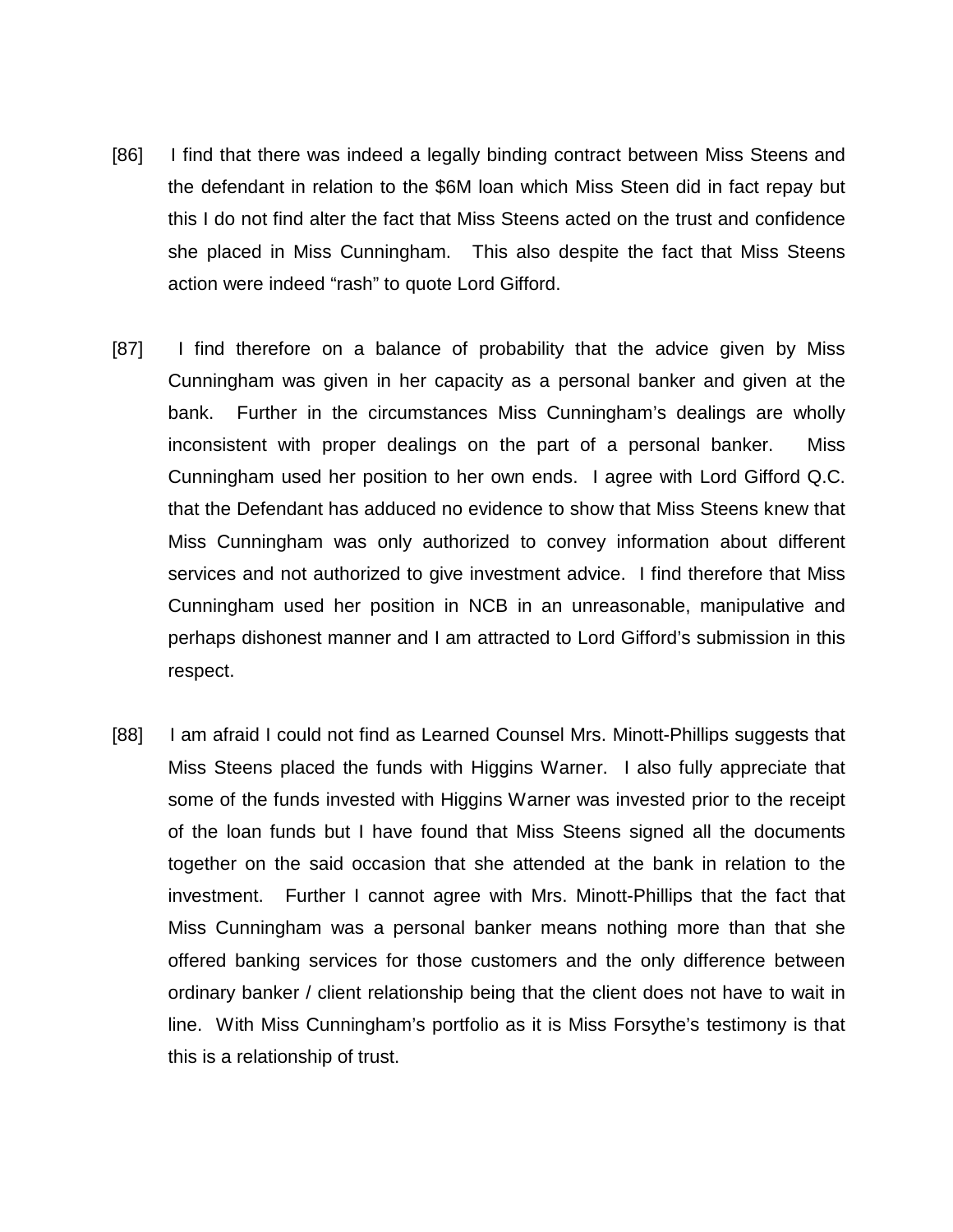[89] I cannot agree with Mrs. Minott-Phillips that if the court finds that a wrong was committed by Miss Cunningham, it was not committed within the employment such that can be said that NCB introduced the risk of the wrong. I appreciate that there are inconsistencies on Miss Steens' testimony but on a balance of probabilities I am prepared to rely on her testimony, for I believe that in the main she is speaking the truth.

#### **Application of the Law to the Findings of Facts**

[90] I have found that Miss Cunningham was placed in a fiduciary position in relation to Miss Steens, holds a position of trust in relation to her and must therefore act for her benefit. I have also found that in her dealings with Miss Steens accounts and giving her advice in relation to Higgins Warner Miss Cunningham did not act for Miss Steens benefit. I have also found that the advice given was given at the bank and in the capacity of a personal banker. Further Miss Cunningham's dealings are wholly inconsistent with proper dealings on the part of a personal banker. I also agree with Lord Giffords submission that the bank has adduced no evidence to show that Miss Steens knew that Miss Cunningham was only authorized to convey information about the bank's services and not authorized to give investment advice.

### In *Hedley Byrne & Co. Ltd. vs Heller & Partners Ltd* it was pointed out that;

If in the ordinary course of business or professional affairs, a person seeks information or advice from another who is not under contractual or fiduciary obligation to give the information or advice in circumstances in which a reasonable man so asked would know that he was being trusted or that his skill or judgment was being relied on, and the person asked chooses to give the information or advice without qualifying his answer as to show that he does not accept responsibility, then the person replying accepts a legal duty to exercise such care as the circumstances require in making his reply; and for failure to exercise care on action for negligence will lie if damages result.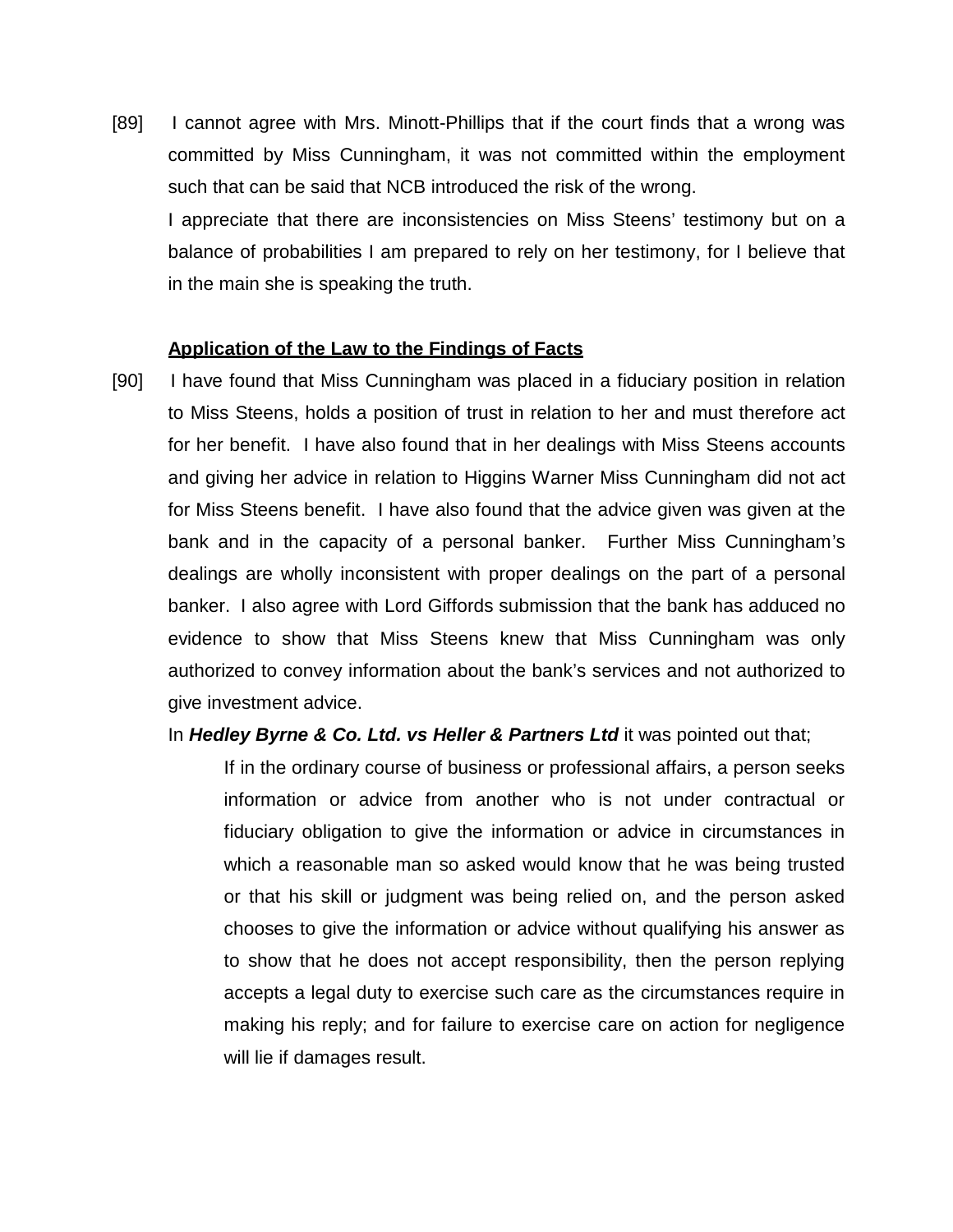[91] In this case have found no evidence on a balance to indicate that Mss Cunningham clearly or otherwise qualified her advice or her information as to show that she was not accepting responsibility. Therefore she has a legal duty to exercise such care as the circumstances require in giving the advice or information.

# **Salmon and Heuston on the Law of Tort 19th Edition pg 233**;

Hedley Bryne affirms and extends the principle that a duty to be careful (as distinct from a duty to be honest) may exist where there is a fiduciary relationship. It extends that principle by suggesting that the duty extends to all relationship where the inquirer was trusting the other to exercise a reasonable degree of care, and when the other know or ought to have known that the inquirer was relying on him.

Further in *Banbury vs Bank of Montreal* Lord Findlay L.C. propounds;

"while it is not part of the ordinary business of a banker to give advice to a customer as to investments generally, it appears to be clear that there may be occasions when advice may be given by a banker as such and in the course of his business--- a banker may as such give advice on investments to a customer who consults him, or indeed, to anyone who comes to him for advice, and when he chooses to advice. If he undertakes to advice, he must exercise reasonable care and skill in giving the advice. He is under no obligation to advise but if he takes upon himself to do so, he will incur liability if he does so negligently.

[92] I have no hesitation in holding that Miss Cunningham in the context of a client and personal banker relationship owed a duty to exercise reasonable care and skill in giving the advice to Miss Steens but she omitted to do so and was indeed negligent in giving the advice. It even goes beyond that. I find on a balance of probability that not only did Miss Cunningham use her position at NCB in an unreasonable manner but also in a manipulative and perhaps dishonest manner. In *Banbury vs Bank of Montreal* Lord Findlay L.C. further propounds;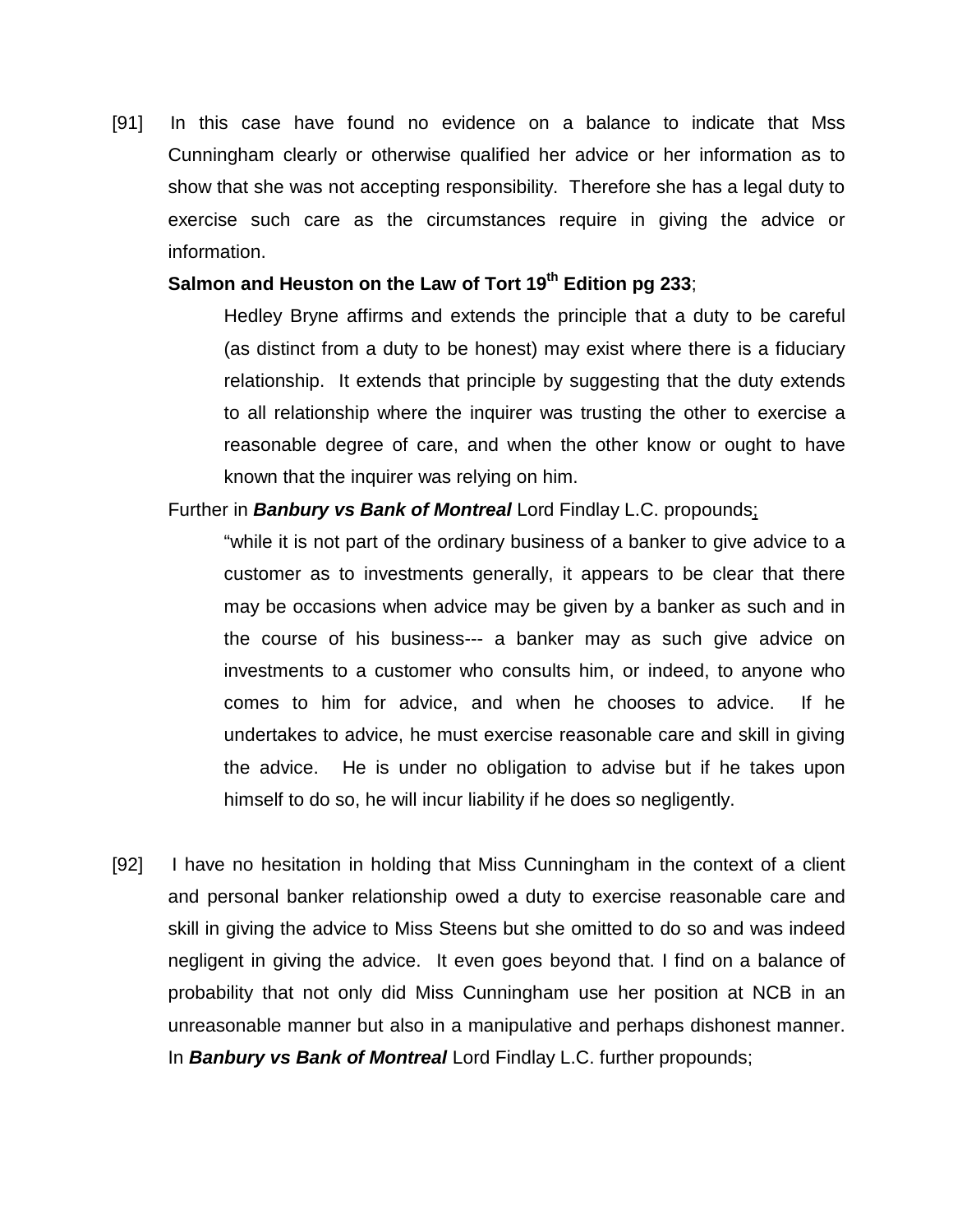Negligence in a case of this kind involves a breach of duty. There can be no negligence in law unless it is the failure or omission to perform or disclose some duty which is imposed upon you.

Further in **National Commercial Bank (Jamaica) Ltd. vs. Hew at p 188** it is stated;

A banker cannot be liable for failing to advise a customer if he owes the customer no duty to do so.

This I find is not Miss Cunningham's position.

[93] Further *in Woods vs Martins Bank Ltd.* Salmon L.J. states at page 173:

I find that it was and is within the scope of the defendant's bank business to advise on all financial matters and that they owed a duty to the plaintiff to advise him with reasonable care and skill in each of the transactions----- "

# - **Page 174** -

------as he chose to advise him, the law in those circumstances impose on him to advise with reasonable care and skill.

[94] Can NCB be held vicariously liable for the advice? I have found that Miss Cunningham gave advice in her capacity as Miss Steens' personal banker and that a wrong was committed by Miss Cunningham in her employment. I have also found that in the circumstances NCB introduced the risk of the wrong. I therefore cannot argree with Learned Counsel Mrs. Minott-Phillips that if such a negligence existed It would not be just and reasonable to hold NCB liable for Miss Cunningham's negligence.

In the case of *Bazley vs Curry,* McLachin, J states;

The policy, purposes underlying the imposition of vicarious liability on employer are served only when the wrong is so connected with the employment that it can be said that the employer has introduced the risk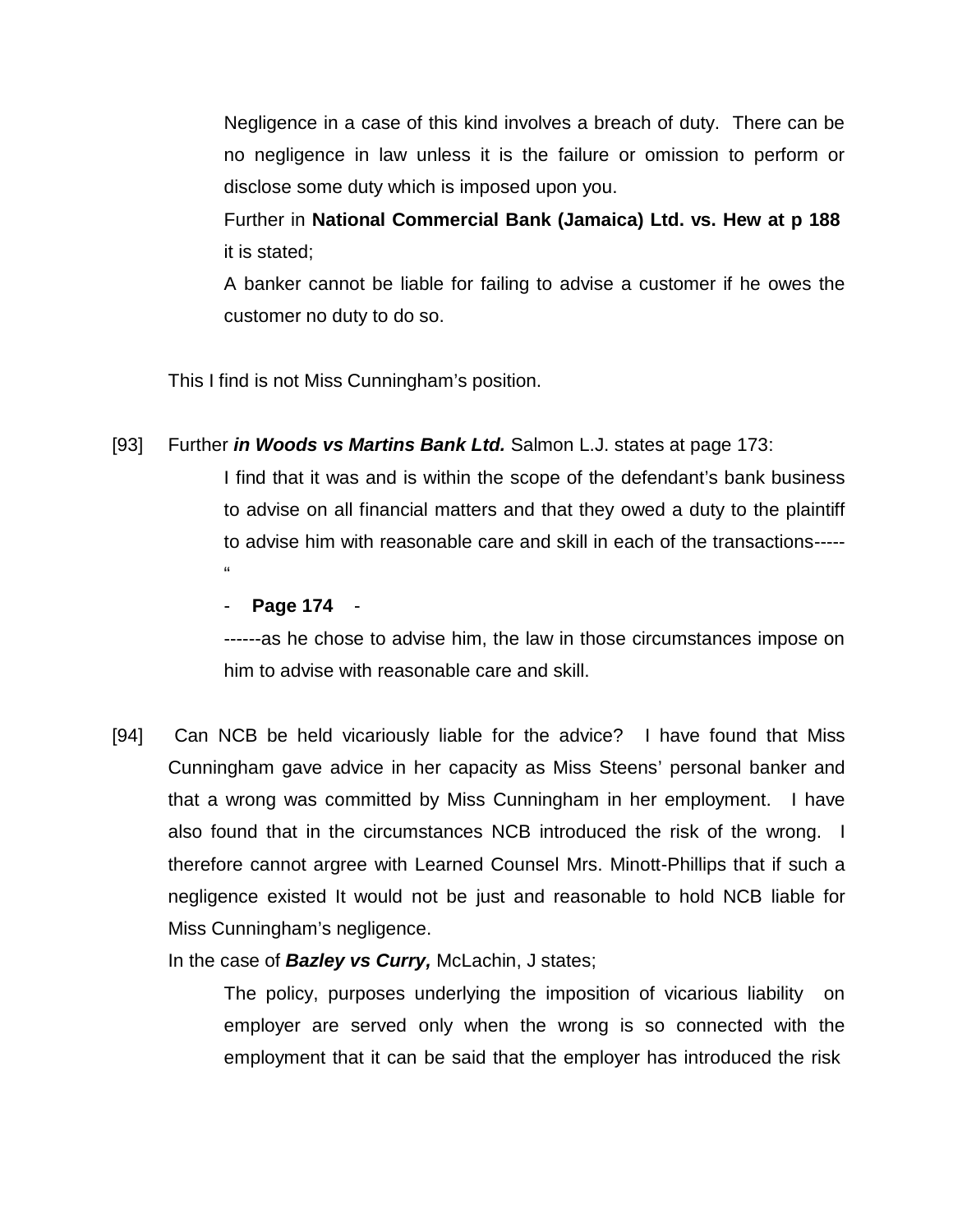of the wrong (and is thereby fairly and usefully charged with its management and minimization)

Further in *Bernard (Clinton) vs Attorney General* it is stated that;

In the case of intentional wrongs, the correct approach to determine whether the employer is liable---is to concentrate on the relative closeness of the connection between the nature of the employment and the particular tort, and to ask whether it is just and reasonable to hold the employer vicariously liable.

[95] This to me was further extended in **Dubai Aluminium Co. Ltd. vs Salaama & Others** even to the extent where the partner was dishonest.

It was held:

------A was acting in his capacity as a partner, his assistance in the fraudulent scheme by drafting the necessary agreement was so closely connected with the acts which he was authorized to do that for the purpose of the firms' liability he could fairly and properly be regarded as having acted in the ordinary course of the firm's business; that the assistance coupled with the dishonesty was sufficient to give rise to equitable liability on A's part and that accordingly the defendant's firm was vicariously liable for A's conduct.

[96] I have no hesitation in holding that for the purpose of liability, Miss Cunningham's act may fairly and properly be regarded as done by her while acting in the course of the banks' ordinary business and that NCB is liable because of Miss Cunningham's fault. Further as pointed out at page 388 of the Judgment in *Dubai Aluminium Co. Ltd vs Salaama* & Others:

> The vicariously liable employer has in law the same responsibility as his employee.

In *Banbury vs Bank of Montreal* it was pointed out at page 654: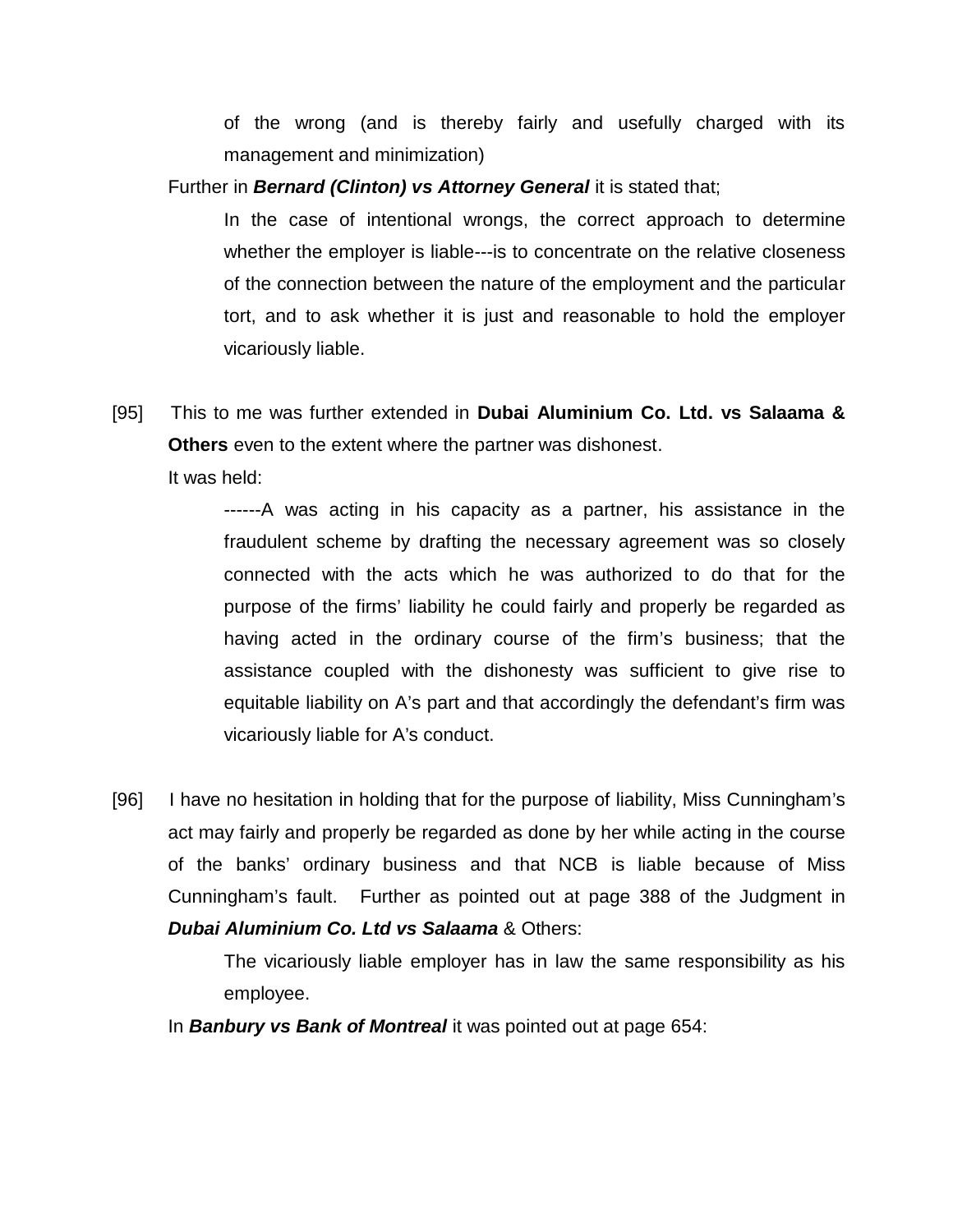- If there is a duty the defendant's servant would be bound to discharge that duty with ordinary reasonable care and skill such as a man would have the right to expect in the circumstances.

### **Damages**

[97] I am aware that Miss Steens testimony is that NCB has accounted to her for every cent she has put in it. In her particulars of claim Miss Steens claims that the proper measure of her loss is such an amount which would restore her to the position in which she would have been had there been no loan, no negligent advice, no investment in Higgins Warner and no conversion by Sandra Cunningham.

She outlined the loss thus:

| Credits paid prior to October 2008           | \$2,511,962.02 |
|----------------------------------------------|----------------|
| Credit paid to liquidate loan account        | \$4,727,387.38 |
|                                              | \$7,239,349.38 |
| Less received from Higgins Warner            |                |
| (US\$36,000.00 converted at \$70.00 - \$1.00 | \$2,520,000.00 |
| Less received for Sandra Cunningham          |                |
| plus interest earned                         | \$2,714,874.10 |
|                                              | \$2,004,475.28 |

In *Hadley and Another vs Baxendale and Others (1843-60) A.E.R.* pg 460 at pg 465 per Alderson, B.

- Where two partners have made a contract which one of them has broken the damages which the other party ought to receive in respect of such breach of contract should be such as may fairly and reasonably be considered as arriving naturally i.e. according to the usual course of things, from such breach of contract itself, or such as may reasonably be supposed to have been in the contemplation of both parties at the time they made the contract as the probable result of the breach of it.